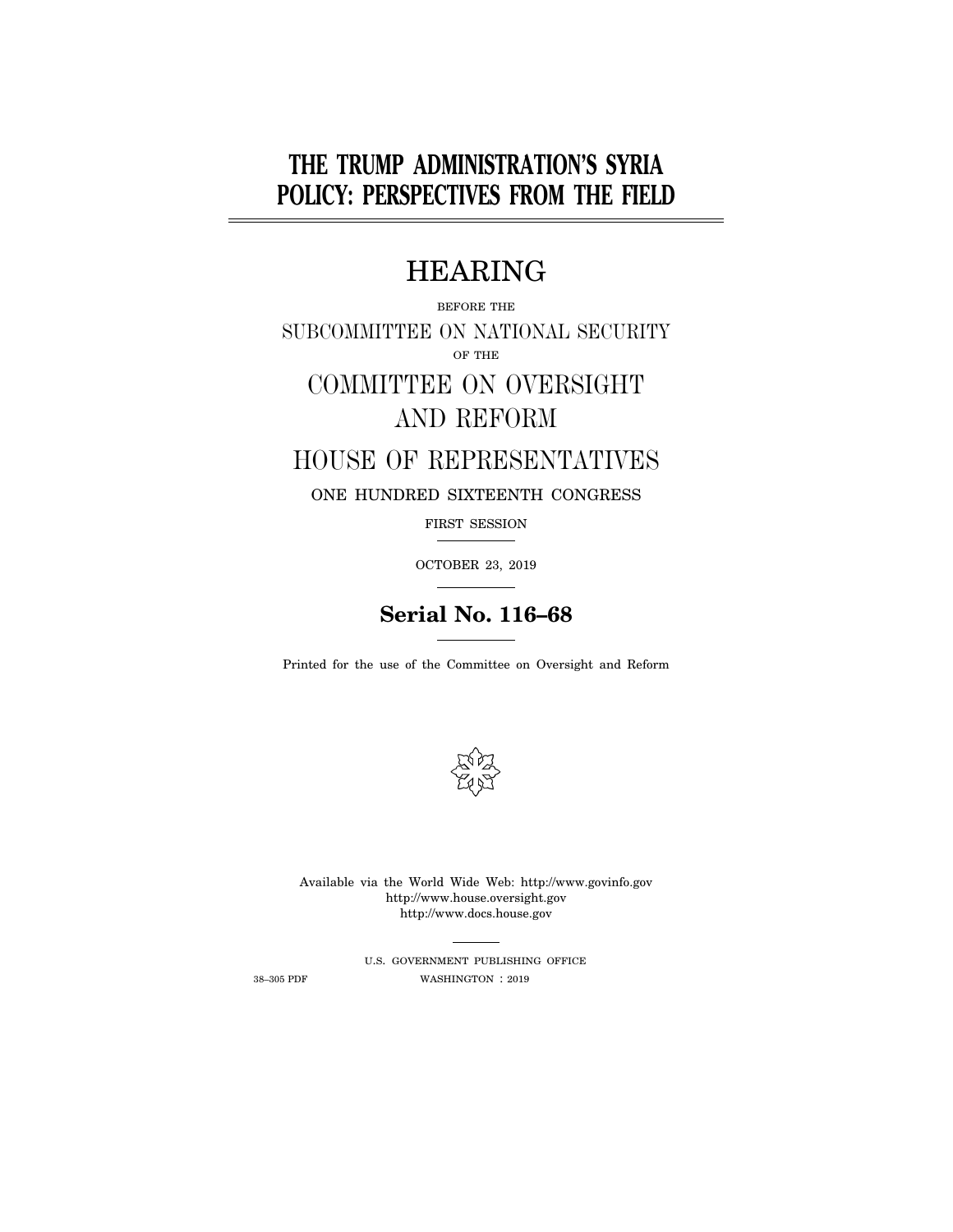## COMMITTEE ON OVERSIGHT AND REFORM

CAROLYN B. MALONEY, New York, *Acting Chairwoman* 

ELEANOR HOLMES NORTON, District of Columbia WM. LACY CLAY, Missouri STEPHEN F. LYNCH, Massachusetts JIM COOPER, Tennessee GERALD E. CONNOLLY, Virginia RAJA KRISHNAMOORTHI, Illinois JAMIE RASKIN, Maryland HARLEY ROUDA, California KATIE HILL, California DEBBIE WASSERMAN SCHULTZ, Florida JOHN P. SARBANES, Maryland PETER WELCH, Vermont JACKIE SPEIER, California ROBIN L. KELLY, Illinois MARK DESAULNIER, California BRENDA L. LAWRENCE, Michigan STACEY E. PLASKETT, Virgin Islands RO KHANNA, California JIMMY GOMEZ, California ALEXANDRIA OCASIO-CORTEZ, New York AYANNA PRESSLEY, Massachusetts RASHIDA TLAIB, Michigan

JIM JORDAN, Ohio, *Ranking Minority Member*  PAUL A. GOSAR, Arizona VIRGINIA FOXX, North Carolina THOMAS MASSIE, Kentucky MARK MEADOWS, North Carolina JODY B. HICE, Georgia GLENN GROTHMAN, Wisconsin JAMES COMER, Kentucky MICHAEL CLOUD, Texas BOB GIBBS, Ohio RALPH NORMAN, South Carolina CLAY HIGGINS, Louisiana CHIP ROY, Texas CAROL D. MILLER, West Virginia MARK E. GREEN, Tennessee KELLY ARMSTRONG, North Dakota W. GREGORY STEUBE, Florida FRANK KELLER, Pennsylvania

DAVID RAPALLO, *Staff Director*  DAN REBNORD, *Staff Director*  JOSHUA ZUCKER, *Assistant Clerk*  CHRISTOPHER HIXON, *Minority Staff Director*  CONTACT NUMBER: 202-225-5051

SUBCOMMITTEE ON NATIONAL SECURITY

STEPHEN F. LYNCH, Massachusetts, *Chairman* 

JIM COOPER, Tennesse PETER WELCH, Vermont HARLEY ROUDA, California DEBBIE WASSERMAN SCHULTZ, Florida ROBIN L. KELLY, Illinois MARK DESAULNIER, California STACEY E. PLASKETT, Virgin Islands BRENDA L. LAWRENCE, Michigan

JODY B. HICE, Georgia, *Ranking Minority Member*  PAUL A. GOSAR, Arizona VIRGINIA FOXX, North Carolina MARK MEADOWS, North Carolina MICHAEL CLOUD, Texas MARK E. GREEN, Tennessee CLAY HIGGINS, Louisiana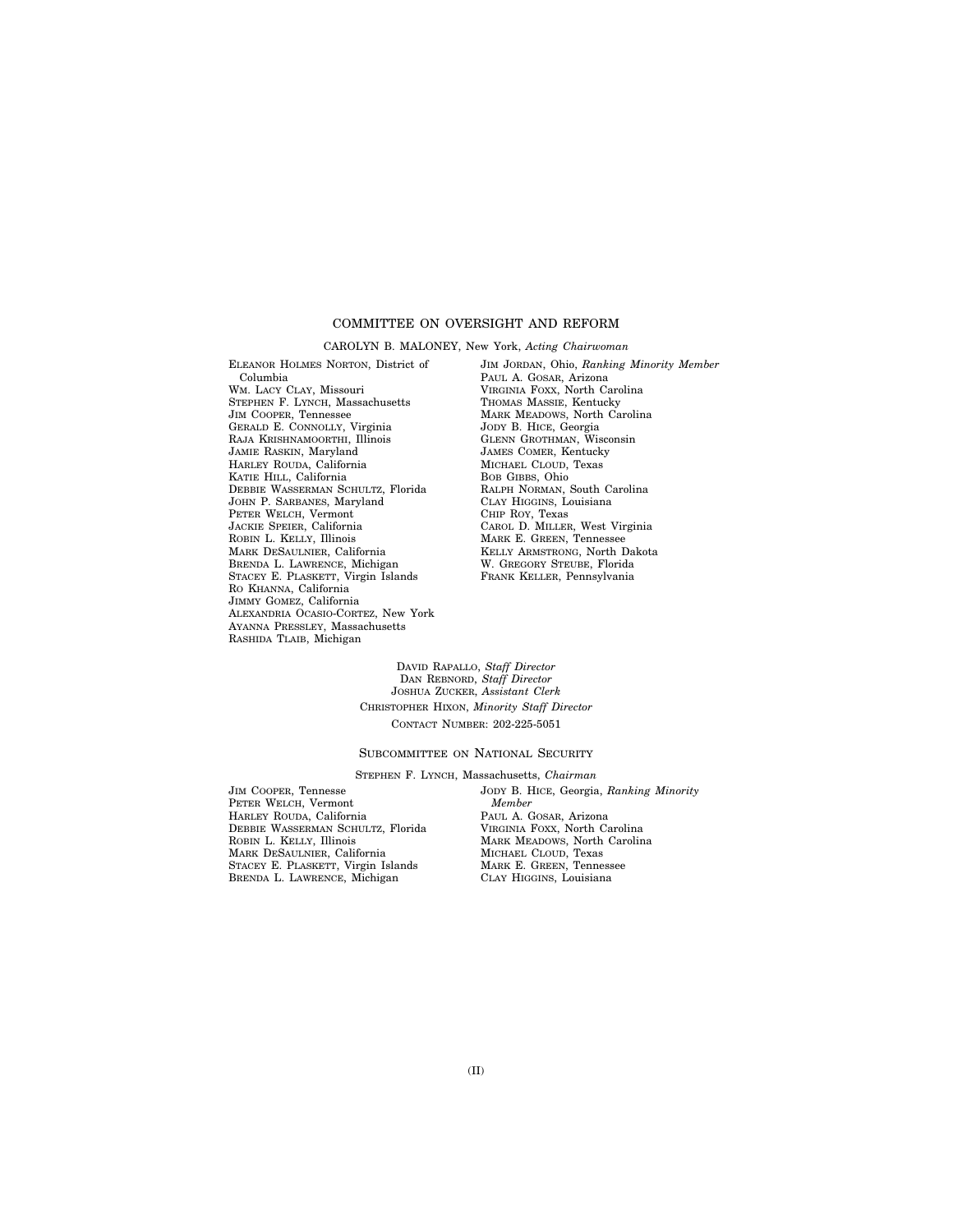# C O N T E N T S

Hearing held on October 23, 2019 .......................................................................... 1

Page

#### **WITNESSES**

| Ilham Ahmed, Accompanied by Translator, Co-President, Syrian Democratic<br>Council                                                           |    |
|----------------------------------------------------------------------------------------------------------------------------------------------|----|
|                                                                                                                                              | 6  |
| Martin Palmer, Former Special Forces Officer, 5th Special Forces Group                                                                       | 8  |
| Emerita Torres, Director of Programs and Research, Soufan Center                                                                             | 10 |
| Bernice Romero, Senior Director, International Humanitarian Response, Save<br>the Children                                                   | 12 |
| John Glaser, Director of Foreign Policy Studies, The Cato Institute                                                                          | 14 |
| *Written opening statements, and the written statements for witnesses are<br>available at the U.S. House Repository: https://docs.house.gov. |    |

### INDEX OF DOCUMENTS

*The documents listed below are available at: https://docs.house.gov.* 

- \* Unanimous Consent: Photos from Ms. Ilham Ahmed, Executive President, Syrian Democratic Council; submitted by Chairman Lynch.
- \* ''Why is Turkey Fighting the Kurds in Syria?'', *New York Times*, October 9, 2019; submitted by Rep. Hice.
- \* ''Who Can Trust Trump's America? The consequences of betraying the Kurds'', *The Economist*, October 18, 2019; submitted by Rep. Cooper.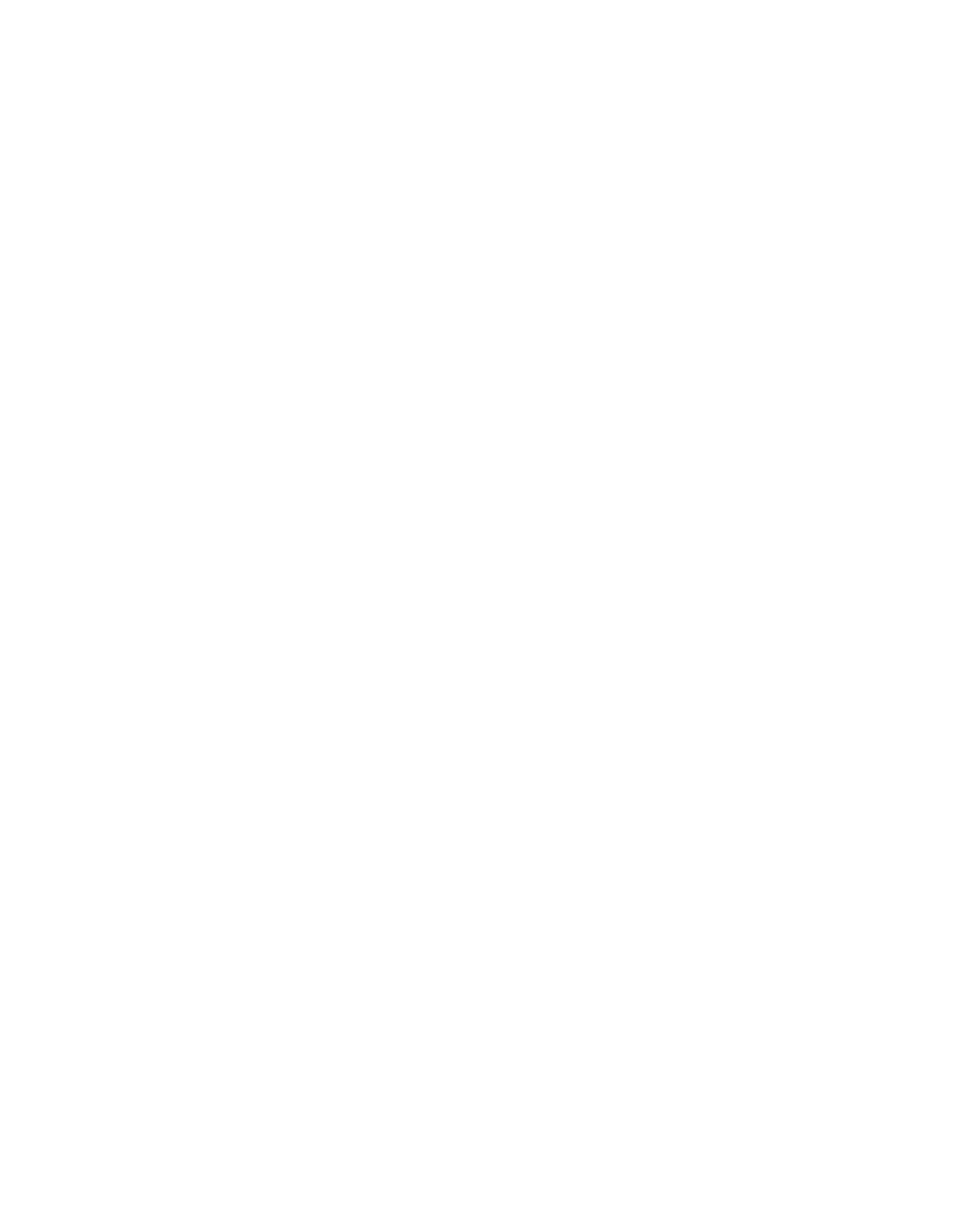# **THE TRUMP ADMINISTRATION'S SYRIA POLICY: PERSPECTIVES FROM THE FIELD**

### **Wednesday, October 23, 2019**

HOUSE OF REPRESENTATIVES SUBCOMMITTEE ON NATIONAL SECURITY COMMITTEE ON OVERSIGHT AND REFORM

*Washington, D.C.* 

The subcommittee met, pursuant to notice, at 2:37 p.m., in room 2154, Rayburn House Office Building, Hon. Stephen F. Lynch (chairman of the subcommittee) presiding.

Present: Representatives Lynch, Cooper, Welch, Rouda, Wasserman Schultz, DeSaulnier, Hice, Gosar, Foxx, Cloud, Green, and Higgins.

Also present: Representatives Pressley and Massie.

Mr. LYNCH. The hearing will come to order.

Without objection, the chair is authorized to declare a recess at any time.

Today's hearing is entitled ''The Trump Administration's Syria Policy: Perspectives From the Field.'' I'll now recognize myself for five minutes for an opening statement.

Before I begin, I'd like to take a moment to remember my friend and our chairman, Elijah Cummings, who we lost almost one week ago.

Like others on this committee, I had the pleasure and privilege to call Elijah my friend for almost 20 years as we worked on the many issues that have confronted Congress and our country. Mr. Cummings has bequeathed a legacy of compassionate service to those families in our society who still struggle to receive the full promise of the American Dream.

While he had an abiding faith in the goodness and kindness of humankind, he was firm in his commitment to use his many talents and the power of his position to weigh in on behalf of the disenfranchised and to reduce the suffering that he saw in this world.

Elijah lived his life in a meaningful cause: the cause of justice, the cause of liberty, and the cause of equality for all. We and our Nation would be well-served to follow his example. His spirit and his presence here on this committee will be sorely missed.

Today, we will examine the Trump administration's sudden decision to withdraw U.S. forces from northern Syria and abandon our Kurdish allies.

As everyone knows, a little more than two weeks ago, President Trump had a phone call with Turkish President Erdogan. We don't know exactly what the transcript of that conversation reveals, but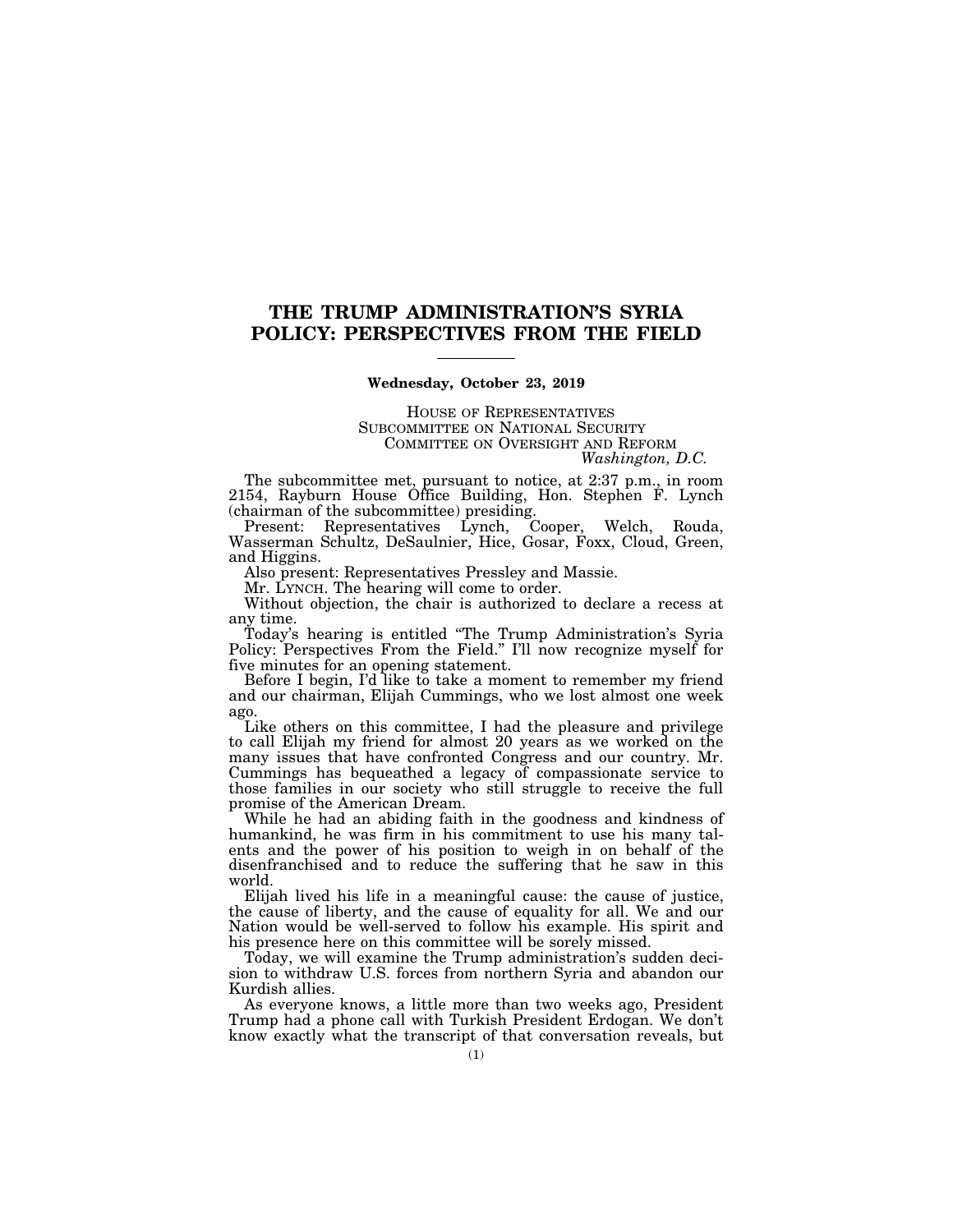we do know that the White House released the following statement about the call, and I quote it here.

Quote, ''Turkey will soon be moving forward with its longplanned operations into northern Syria. The United States Armed Forces will not support or be involved in the operation, and United States forces, having defeated the ISIS territorial 'Caliphate,' will no longer be in the immediate area,'' close quote.

Nowhere in that statement is any indication that President Trump tried to delay President Erdogan's planned operation. Indeed, I think it could be interpreted that his statement facilitated that incursion.

Nowhere in the statement did the White House condemn Turkey's invasion and the destabilizing effects it would have across the region. Nowhere did the statement warn about the hundreds of thousands of civilians who would be displaced; only that the United States military would no longer be in the immediate vicinity.

With that, President Trump ceded virtually all of America's ability to influence events on the ground in northern Syria.

He abandoned our allies, the Kurdish-led Syrian Democratic Forces, or SDF, who for years were our partner force and the most effective fighters against the Islamic State in Iraq and Syria. As a result, the SDF will no longer be able to apply continued counterterrorism pressure against ISIS, which will almost inevitably allow them to reemerge.

Equally concerning is that the power vacuum left by the United States is already being filled by the Syrian regime of Bashar al-Assad, Russia, and Iranian militias. President Trump's uninformed, whimsical, and indifference-to-loyalty-and-life decisions on the phone with President Erdogan will result in disastrous consequences for U.S. national security and has undermined U.S. credibility on the world stage.

According to one Kurdish fighter—and this is a quote—''America will never again be able to count on the Kurds to fight ISIS. We don't trust America anymore,'' close quote. This is very important, so let me read the Kurdish view again. Quote, ''We don't trust America anymore,'' close quote.

Trump's betrayal of an ally and what it says about America will inflict severe damage to American diplomacy, military strategy, and foreign policy for many years to come. But don't take my word for it. Even President Trump's most ardent supporters and former administration officials have criticized his decision. Senate Majority Leader Mitch McConnell has described the withdrawal of U.S. forces from Syria as, quote, ''a grave mistake,'' close quote. Senator Lindsey Graham has called the decision ''shortsighted and irresponsible.'' Former Secretary of Defense Jim Mattis said, quote, ''If we don't keep the pressure on them, ISIS will reemerge. It's absolutely a given that they will come back.'' And, last week, 129 of my Republican colleagues voted alongside 225 Democrats to oppose President Trump's decision to withdraw U.S. forces from northern Syria.

Today, we have the great privilege of welcoming Ilham Ahmed, Executive President of Syrian Democratic Council; and Marty Palmer, a formal Special Forces officer who fought alongside our Kurdish SDF allies in northern Syria.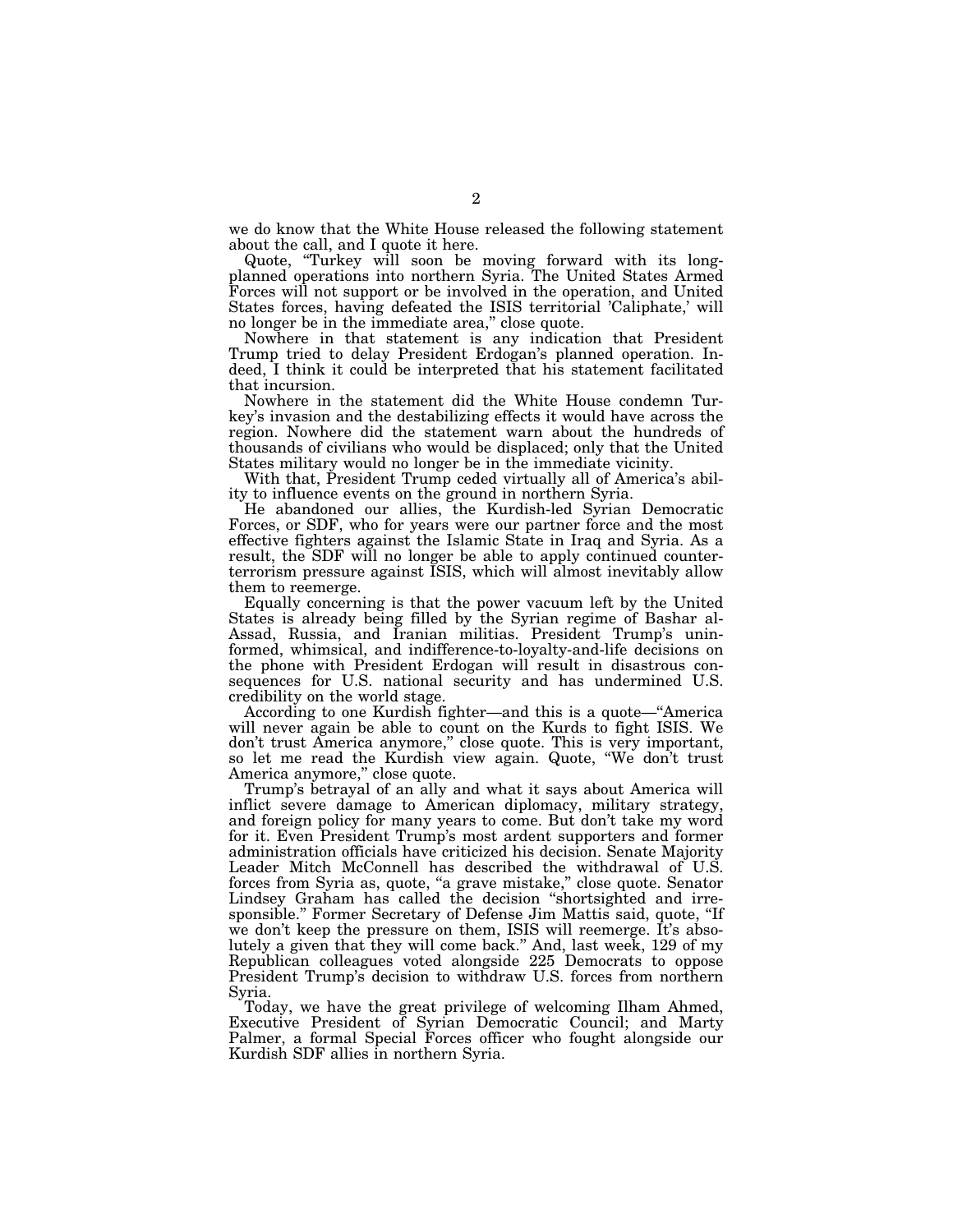We're also joined by Bernice Romero from Save the Children to provide an update on the humanitarian situation in Syria, as well as Emerita Torres, director of policy and research at The Soufan Group and a former U.S. diplomat.

We're also pleased to welcome John Glazer, director of foreign policy studies at the Cato Institute.

A quick logistics note for our members. As you have noticed, Ms. Ahmed is accompanied today by a translator, Mr. Civiroglu, which will require additional time to interpret questions and answers between members and the witnesses. While I intend to hold members to the usual five-minute time limit for questions, I will allow extra time, at my discretion, if I determine that fairness requires granting a member additional time, whether that member is a Democrat or Republican, to question Ms. Ahmed.

I would like to again thank all of our witnesses for your willingness to help this committee with this work.

The chair now recognizes the ranking member, Mr. Hice of Georgia, for five minutes for an opening statement.

Mr. HICE. Thank you very much, Mr. Chairman.

I likewise appreciate your comments about Chairman Cummings. Obviously, he and I and many on this side disagreed on many issues, but I will say he was always very respectful. I had many conversations with him outside of this room, and he was always respectful and will be greatly missed. I appreciate your comments.

And I appreciate having this hearing today. Likewise, I want to thank all our witnesses for being here. I especially want to thank Mr. Palmer for your service to our country.

But, regretfully, many members today cannot be here because of the House majority having created a scheduling conflict. And, Mr. Chairman, as you know, the House majority has scheduled a deposition today as part of the illegitimate impeachment inquiry. As a result, the House majority has forced members to choose between this hearing and the deposition, and, despite the importance of this topic, I believe the choice was, unfortunately, very easy for other members to make.

Arbitrary rules imposed by Chairman Schiff have created an unprecedented secrecy around the inquiry. Next week, members will be able to review the transcript of this hearing and followup with additional questions at our leisure, but the deposition in this partisan impeachment inquiry is not so cut-and-dry.

The rules on who can access and how to access deposition transcripts are unclear and constantly changing. Members of this committee who have sought to review transcripts have been turned away. For those few lucky members the Democrats will let peek at the transcript, Chairman Schiff is now insisting that Republican members have Democrat staff babysitters.

Who knows what other rules are coming? With changing rules, shifting targets, and unprecedented lack of transparency, the Democrats' impeachment obstacle course unfortunately demands Republican members' whole attention.

So, back to the topic that we're here to discuss today, first, I'd like to say that the videos emerging of individuals throwing rotten food at U.S. soldiers is abhorrent. Those men and women have put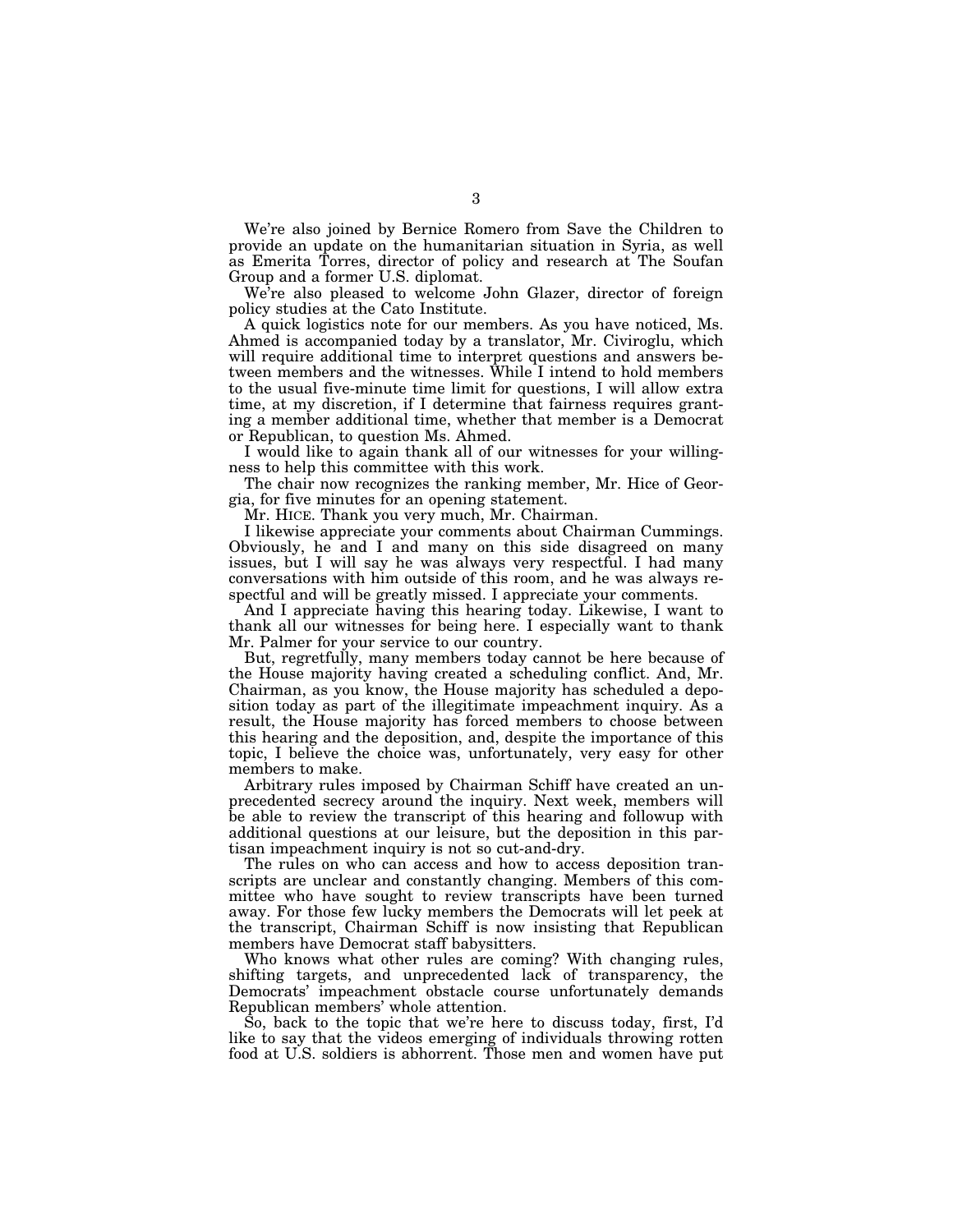everything on the line to further the goal of a safe and secure Syria and should not be treated that way.

Beginning in 2011, Syria has been in a state of unrest. It began with the Arab Spring, which led to a civil war, all while the previous administration stood on the sideline.

Then, President Obama drew his now-infamous red line. President Obama said that if Syrian dictator Bashar al-Assad were to use chemical warfare, it would warrant United States military intervention. About a year later, when Assad did use chemical weapons on his own civilians, the Obama Administration gave the keys to Russia in negotiating with Syria. While there are now fewer chemical weapons in Syria, Russia has gained significant influence.

When Assad used chemical weapons again in 2018, President Trump did not balk. Instead, he launched a military strike on significant Syrian assets, sending a clear message to the Assad regime that the use of chemical weapons will not be tolerated. The continued efforts by the Trump administration have led to the defeat of the ISIS caliphate and a significant weakening of Islamic extremism in the region.

Just a few weeks ago, President Trump announced the decision to withdraw troops from the border between Syria and Turkey. The role of the U.S. military is to protect vital U.S. interests, not to be a unilateral nation-builder or arm insurgencies against a NATO ally.

Previous administrations' actions, from arming insurgents in Latin America to intervening in Iraq and Libya, have proven that unilateral U.S. military action can indeed be problematic, and this situation is no different.

The Syrian Democratic Forces, a U.S.-backed insurgency, is compromised of members of the YPG. The YPG is a splinter group of the PKK, a U.S. and Turkey registered foreign terrorist organization. It's no wonder why Turkey is uncomfortable with this alliance.

An article titled, ''Why is Turkey Fighting the Kurds in Syria?'' in The *New York Times* further explains the connection. Mr. Chairman, I would ask unanimous consent to submit this for the record.

Mr. LYNCH. Without objection.

Mr. HICE. Thank you.

I'm sure that everyone in this room, as well as the Trump administration as a whole, are devoted to the safety and security in Syria and the surrounding region.

Moreover, since we are spending today discussing borders, I think it's an appropriate time that we recognize that the Turkish-Syrian border is almost 6,000 miles away. And while, no question, this issue does merit review, it's concerning to me that Democrats are more focused on a border crisis 6,000 miles away than the crisis at our own southern border.

During Fiscal Year 2019 alone, Customs and Border Patrol apprehended almost 1 million migrants at the southern border—this is an 88-percent increase over the previous year—many of them having criminal records. So I continue to call on my Democratic colleagues to provide our law enforcement men and women the resources they need to solve this crisis.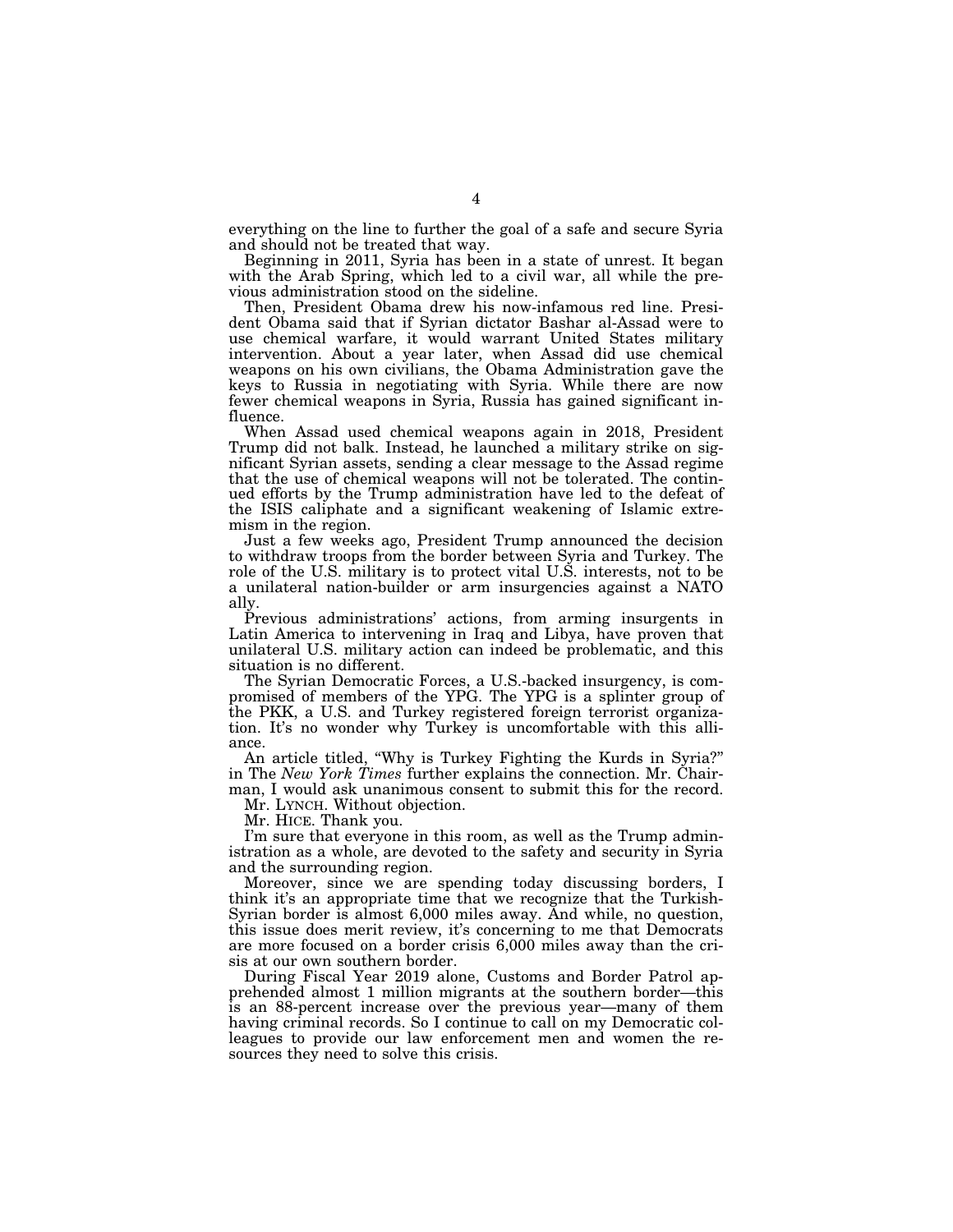Again, Mr. Chairman, I want to thank you for this hearing, and each of our witnesses, and I look forward to hearing the testimonies and the questions ahead. I yield back.

Mr. LYNCH. I thank the gentleman.

Just as a matter of clarification, the rules for access to hearings and depositions have not changed, at least in the past 10 years. So they continue as they were under the Republican-led House, and those rules are still in place today. Hopefully——

Mr. HICE. Mr. Chairman, I would beg to differ, but I realize this is not the time.

Mr. LYNCH. Right.

Mr. HICE. We have members not allowed to see those transcripts. Mr. LYNCH. Well—thank you, Mr. Hice.

As mentioned, we are honored to be joined today by Ilham Ahmed, Executive President of the Syrian Democratic Council. Ms. Ahmed has been part of the Kurdish struggle for freedom and democracy since the 1990's, with a particular focus on women's rights. She is joined today by a translator, Mutlu Civiroglu.

Ms. Ahmed, I'd just like to thank you for being here and for your sacrifice on behalf of the international community in the fight against ISIS.

We are also very pleased to welcome Mr. Marty Palmer, who graduated from the United States Military Academy at West Point and has served combat tours of duty in both Iraq and Syria and was awarded the U.S. Army General Douglas MacArthur Leadership Award for outstanding junior officer leadership. He's now pursuing his MBA at Columbia Business School.

Mr. Palmer, thank you for your service and for helping this committee with its work.

We're also joined by Ms. Emerita Torres, director of programs and research at The Soufan Center. In her 10-year career as a U.S. Foreign Service officer, Ms. Torres served diplomatic tours in Brazil; Pakistan; Colombia; Washington, DC.; and the U.S. Mission to the United Nations. Ms. Torres is also a graduate of New York University and the Harvard Kennedy School.

We're also fortunate to welcome Ms. Bernice Romero, who is currently the senior director of international humanitarian public policy and advocacy at Save the Children. Ms. Romero also worked for several years as the advocacy and campaign director for Oxfam International, where she oversaw Oxfam's international campaigns of humanitarian crises, trade, aid, climate change, food security, health, and education.

Our Nation's diplomats and humanitarians oftentimes are not recognized for their work and sacrifice in the way that they should. So I thank you all for being here and for your service.

And, last but not least, we'd like to welcome Mr. John Glaser, director of foreign policy studies at the Cato Institute. His research interests include grant strategy, U.S. foreign policy in the Middle East, the rise of China, and the role of status and prestige motivations in international politics. Mr. Glaser has been a guest on a variety of televisions and radio programs and is the co-author with Christopher A. Preble and Trevor Thrall of ''Fuel to the Fire: How Trump Made America's Broken Foreign Policy Even Worse (and How We Can Recover).''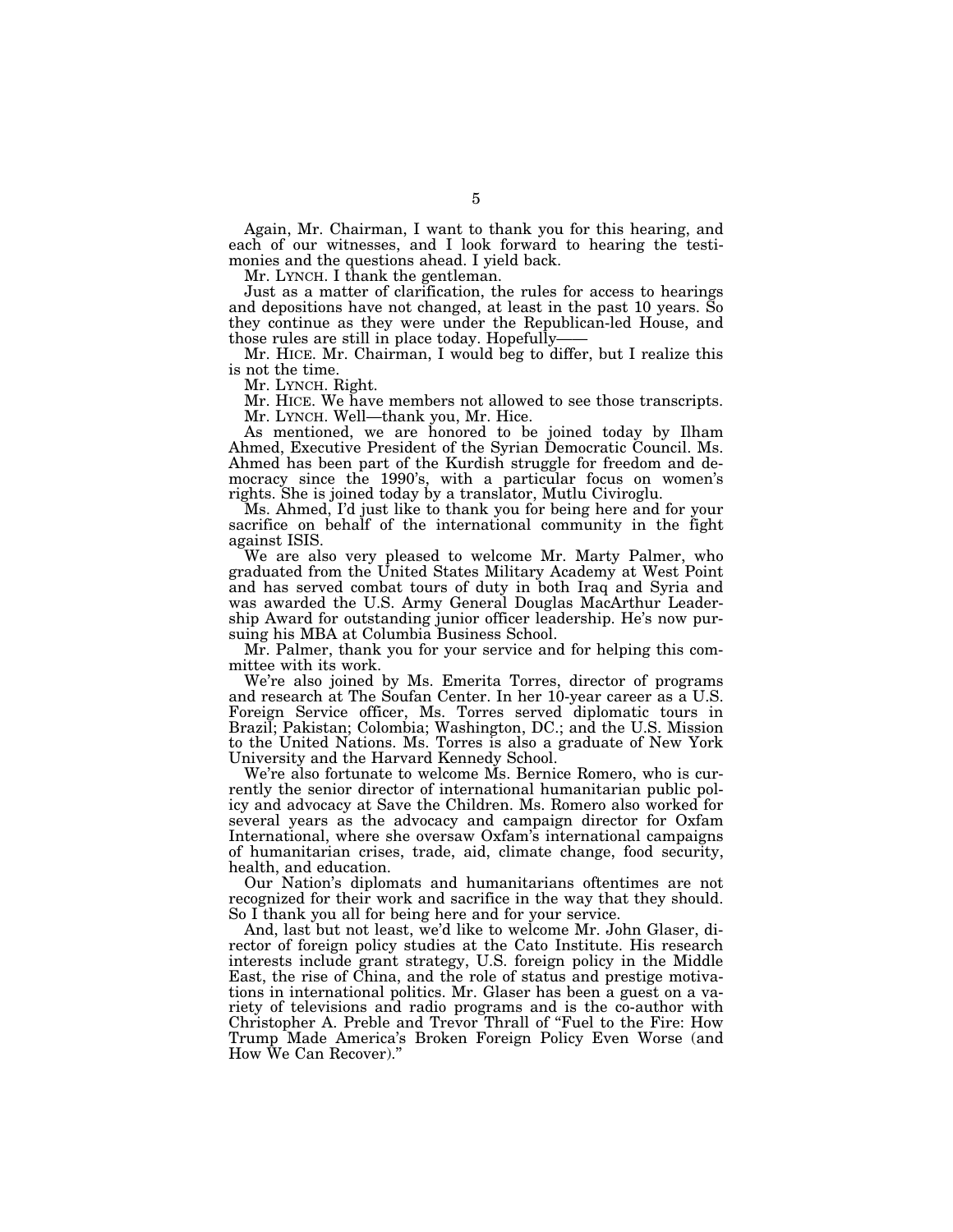Mr. Glaser, thank you for being here today as well, and we look forward to learning from your policy expertise.

I'd now like to ask the witnesses to please rise to be sworn in, and that would include the interpreter, Mr. Civiroglu. Please rise and raise your right hand.

Do you swear or affirm that the testimony you're about to give is the truth, the whole truth, and nothing but the truth, so help you God?

Thank you very much.

Let the record reflect that the witnesses have all answered in the affirmative.

The microphones are sensitive, so make sure you please pull them up so that you can be heard.

Without objection, your written statements will be made part of the record.

With that, Ms. Ahmed, you are now recognized to give an oral presentation of your testimony.

## **STATEMENT OF ILHAN AHMED, CO-PRESIDENT, SYRIAN DEMOCRATIC COUNCIL, ACCOMPANIED BY INTERPRETER MUTLU CIVIROGLU**

[The following statement and answers were delivered through an interpreter.]

Ms. AHMED. I would like to thank you, Member of the Congress, for this support, and I would like to thank for this committee for this opportunity. My condolences for loss of your colleague.

I came from Syria among the fight—heavy fight that has been ongoing for years. We have lived in that world moment by moment, at the same time by growing our hopes for a brighter future.

Our peoples—Kurds, Arabs, Turkmens, Christians, Yazidis—we built a society together, and we liberated 30 percent of the Syrian land. Under our self-rule, all faith, all religion were free to express themselves, live freely—Yazidis, Syriacs, Christians, and Muslims. Our hope was to continue living in harmony, peace after ISIS as well, and build a democratic Syria.

In the fight against ISIS, we lost 11 fighters and 25 people who sacrificed their body who were disabled in the fight. We appreciate American forces for their fight with us and the achievement we scored together.

Unfortunately, after we liberated all these areas, the Turkish State has not given us opportunity to buildup the life that we were hoping for. Always continued to get threats over us—increased those threats.

We had a very good relation with U.S. Government and the U.S. forces in terms of fighting against ISIS, but also realizing our hopes to build a democratic future, to build stability in the region, we received promises from America. They told us, we will continue fighting with you as long as Daesh is there, we will work together to make sure stability is there, and we're going to be in Syria until the political solution is achieved on the ground. These are the promises were given to us.

When our free region came under attack, we asked the help. They told us, we have no power over there so we cannot help you.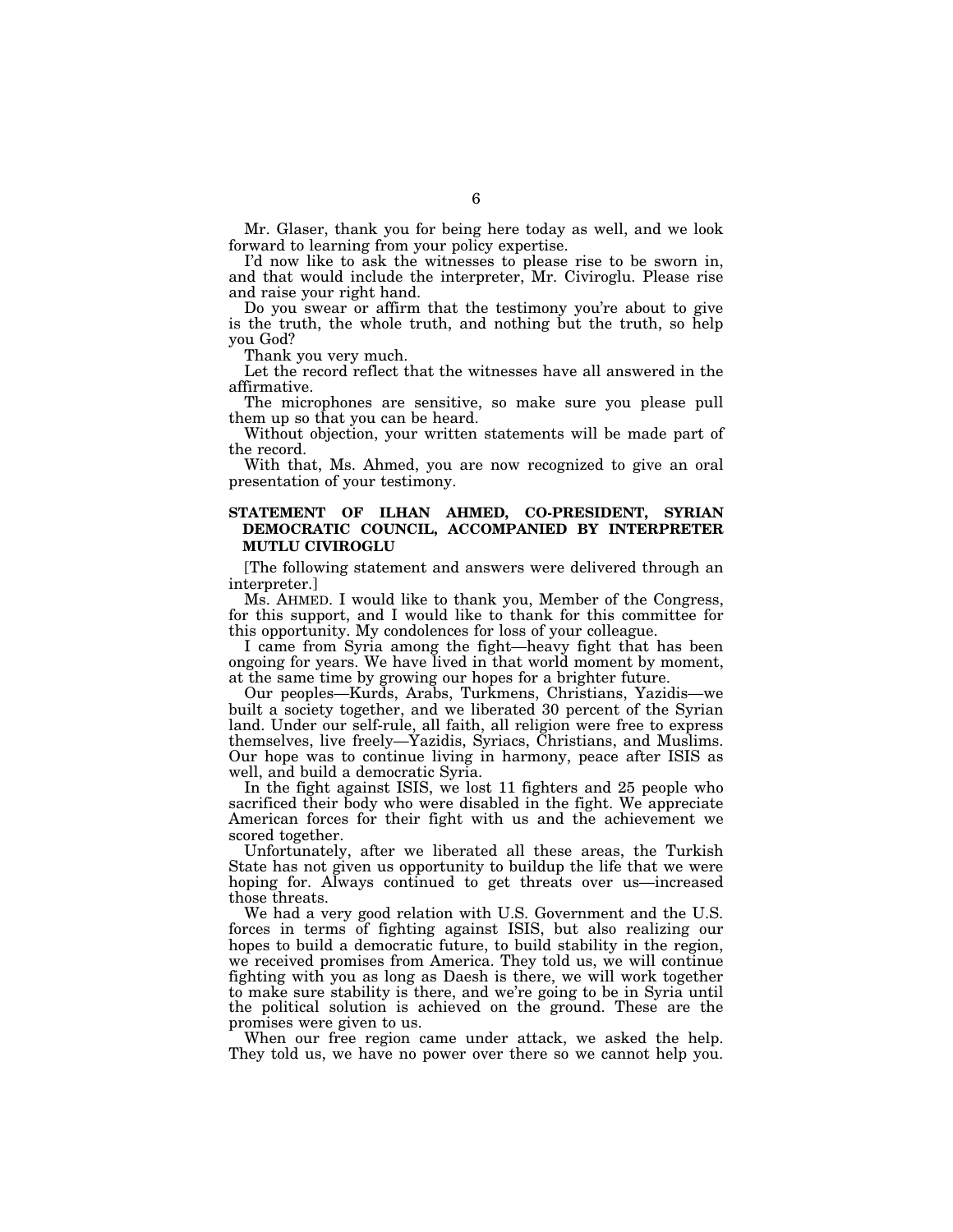We were told, wherever our forces exist, we won't allow any attacks to those regions.

For those reasons, we trusted the U.S., we trusted American forces. We thought, when there was an attack to this region, the U.S. will not allow that. We didn't expect them to fight on our behalf, but we were assured that they would not allow that. We put our hope to coexistence, to live together as of now with the people of the region.

Even one day before the attack, we were under assumption that the airspace is going to be closed by the U.S. The safe zone mechanism that established with the U.S., we accepted, we agreed upon with that to prevent attack of Turkish State. We withdrew our forces. We destroyed the trenches on the border. We pulled out our heavy weapons. Our joint patrol on the border with U.S. and Turkish forces have already started.

Unfortunately, after the phone call of Mr. Trump with Mr. Erdogan, we were told that the airspace is going to be open and our forces are going to be withdrawn from the border area. We were shocked, we were puzzled. We didn't hope that this would happen.

As a result of this, we found ourselves in a fight with Turkish State. We defended ourselves. Turkish Government came to our homes, our lands, fought against us. Our forces were still fighting against ISIS and they were still chasing the sleeper cells of ISIS when the Turkish Government attacked us without any reason. We never had any threat against Turkish Government.

As a result of this war, around 300,000 people were displaced, 250 people were killed, and a majority of them were—large number of these were kids, children. And 300 people are so far disappeared, unaccounted for.

Moreover, the city of Sari Kani Ras al-Ain was devastated. It's razed as a result of air strikes, artillery attacks, and mortars. Our politicians were killed, heads [have] been cutoff. Open executions took place.

The Turkish Government has been using—carried out crime against humanity. Chemical gas, phosphorus, has been used. Until now, we are not able to do inspections because we don't have means to get it inspected. What kind of weapon is that?

We very much wanted to stop this war. We were always told that we cannot stop it.

As of now, 100 kilometer in length and 32 kilometers in depth, our land, the Syria land, is occupied by the Turkish State. There are many ISIS presences under the name of—ISIS presence. These attacks [are] under the name of Syrian Army, Syrian National Army. They are now put into the region. They brought by Turkey. They swear at us that they're going to behead you. They chant the same slogans of ISIS. They are called opposition. Turkish Government called them opposition, but they are a different form of ISIS, which are put forward by Turkey.

There were some attacks against the camps. Some ISIS members managed to escape. From the ISIS families, around 600 people escaped—six French ISIS wives, two Belgian. And 10 more managed to escape. We don't know what nationality they are from. There's a big risk that, once more, the safety of the international commu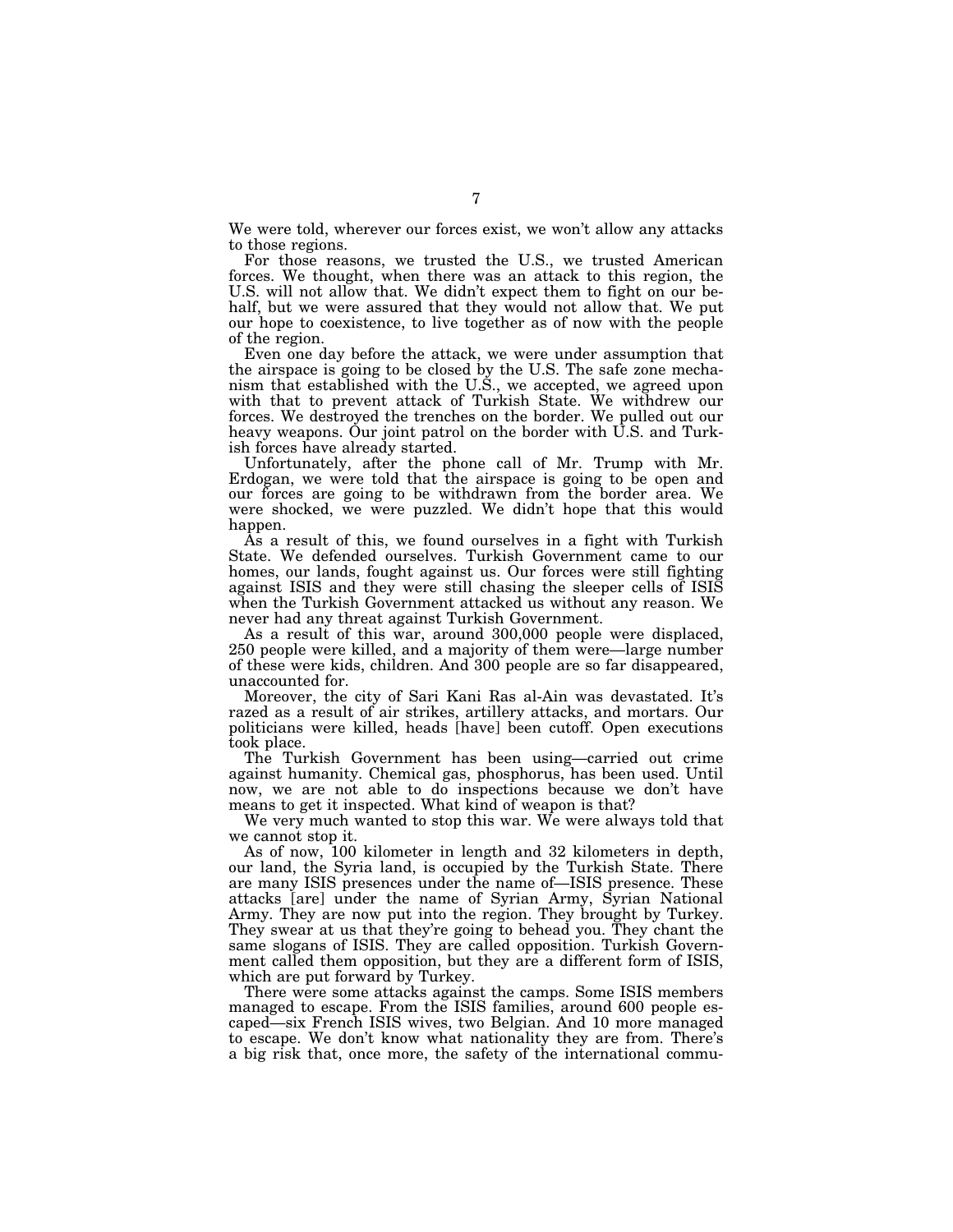nity and the U.S. can be under threat again because of this situation. The guy who carried out the New York attack, he is captured—he is under our—he's kept by us now. He's detained by us now.

The civilian use station, now there are some hopes that Turkish Government is going to stay there, is going to take care of the station. This is very wrong. But there is a reality that our geography is now divided. The groups that are controlled by Turkish Government continue their attacks against us.

Mr. LYNCH. Mr. Civiroglu, you have to instruct the witness that we are over time.

Mr. CIVIROGLU. Sure.

Ms. AHMED. The attack were continuing. Even yesterday, there was some attack. One of our friends, a female fighter, her body was mutilated, and these people were stepping on her body.

Mr. LYNCH. I understand.

I understand you also have some photographs. So I'd like to make a motion that Ms. Ahmed's photographs are entered into the record. I understand that members have been provided copies of those, but if you're willing to submit the originals, we'll put those into the record.

Thank you.

Ms. AHMED. This is a burned kid I mentioned earlier. We suspect there was a chemical gas used. This kid.

Mr. LYNCH. Okay.

Ms. AHMED. A Christian kid has been murdered.

The displacement of civilians.

A kid whose leg was cutoff.

Massacres Turkish Government carried out.

This is a body of a female fighter. Her body is mutilated in this photo.

These are the soldiers, these are the fighters the Turkish Government is claiming to be opposition.

Mr. LYNCH. Okay. Those photographs have been entered into the record.

Mr. LYNCH. I want to thank you for your testimony.

Mr. LYNCH. Mr. Palmer, you're now recognized for five minutes.

### **STATEMENT OF CAPTAIN MARTIN PALMER (RET.), FORMER SPECIAL FORCES OFFICER, FIFTH SPECIAL FORCES GROUP**

Captain PALMER. Chairman Lynch, Ranking Member Hice, and members of the subcommittee, thank you for inviting me here today. My name is Martin Palmer. I'm here to testify to my personal experience working alongside the Syrian Democratic Forces, or SDF, during my time in Active Duty, not to comment on U.S. policy or military strategy in Syria.

By way of background, after graduating from West Point in 2009, I spent nine years in the Army, first as an infantry officer with the 82d Airborne Division and later as a Special Forces officer with Fifth Special Forces Group.

During my military service, I was awarded the Meritorious Service Medal, two Bronze Star medals for meritorious service, and was the 2018 recipient of the U.S. Army General Douglas MacArthur Leadership Award. I served three combat deployments: to Afghani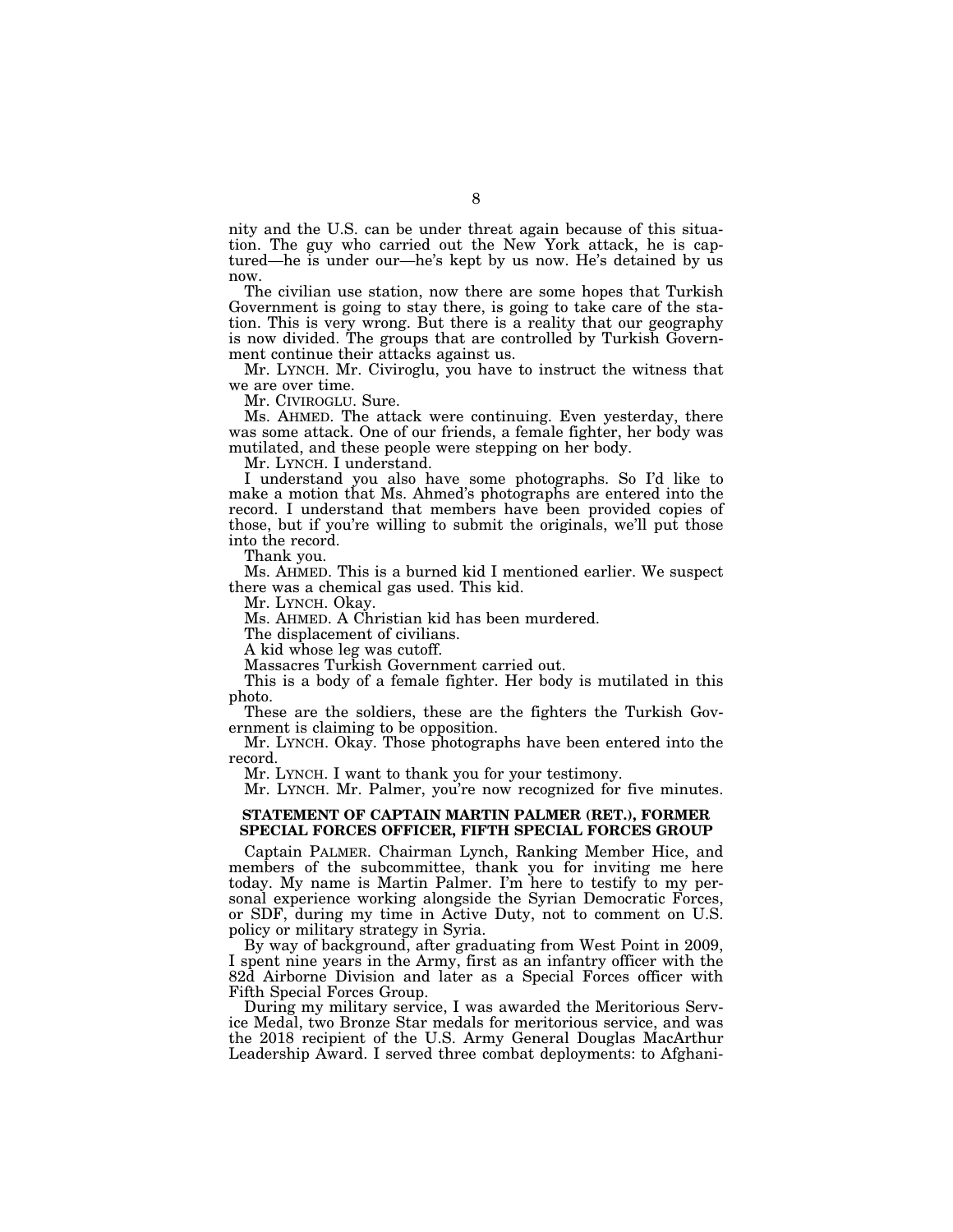stan in 2011 and 2012, Iraq in 2016, and Syria in 2017. I left Active Duty in July of last year.

In 2017, I spent seven months in Syria serving as the commander of a Special Forces detachment. During this deployment, my team of Green Berets partnered with the SDF, of which the Kurds compromised a large portion. Through numerous combat operations, I saw firsthand the commitment, dedication, and resiliency of the SDF. Their efforts proved critical to our ability to combat the Islamic State.

During a combat patrol one night on the front lines, my team and I received effective machine gunfire from multiple ISIS positions. Upon receiving contact, the SDF soldiers at our position fought alongside us as we attempted to locate and destroy the enemy positions. Within minutes, the SDF area commander arrived at my position with additional soldiers and was by my side during the fight, even as bullets peppered our position, and we were able to eliminate the threat.

This type of stand-and-fight mentality is not one I often witnessed in other partner forces during my previous deployments to the Middle East. This was the first of many experiences during my time in Syria when I observed firsthand the commitment, bravery, and dedication of the SDF as they partnered with my detachment in the fight against the Islamic State.

Beyond their admirable qualities, the Kurds were an effective partner force. They made remarkable progress in turning back the Islamic State and liberating several key Islamic State-held towns, including its self-proclaimed caliphate of Raqqa. The Kurds raised their hand to fight the Islamic State at a time when few else did. I witnessed these tactical successes regularly on the battlefield as the SDF fought with discipline and resolve.

On numerous occasions when the SDF and my team would drive through areas recently liberated from Islamic State control, the Syrian villagers would cheer and even cry—a moving testament to the immense contribution the SDF has made in liberating people from the horrors of life under the Islamic State.

But this success came at a cost. SDF casualties were a regular and tragic occurrence during my time in Syria, and thousands of Kurdish soldiers gave their lives for this mission.

During one operation, an Islamic State fighter detonated a car bomb at one of the positions of the SDF unit with whom I was partnered. The car bomb instantly killed eight SDF soldiers and wounded close to a dozen more. My team worked to provide first aid for the wounded, many of whom had gruesome injuries. I saw firsthand, in a very real and powerful way, the magnitude of the sacrifice the Kurds were making in the fight against the Islamic State.

Moreover, the SDF continued their offensive the next day, demonstrating a resiliency and commitment that was prevalent throughout my deployment.

Our relationship with the SDF was a true and critical partnership. Just as my team benefited from their commitment and tactical abilities, the SDF could also not have been as successful against the Islamic State without our support.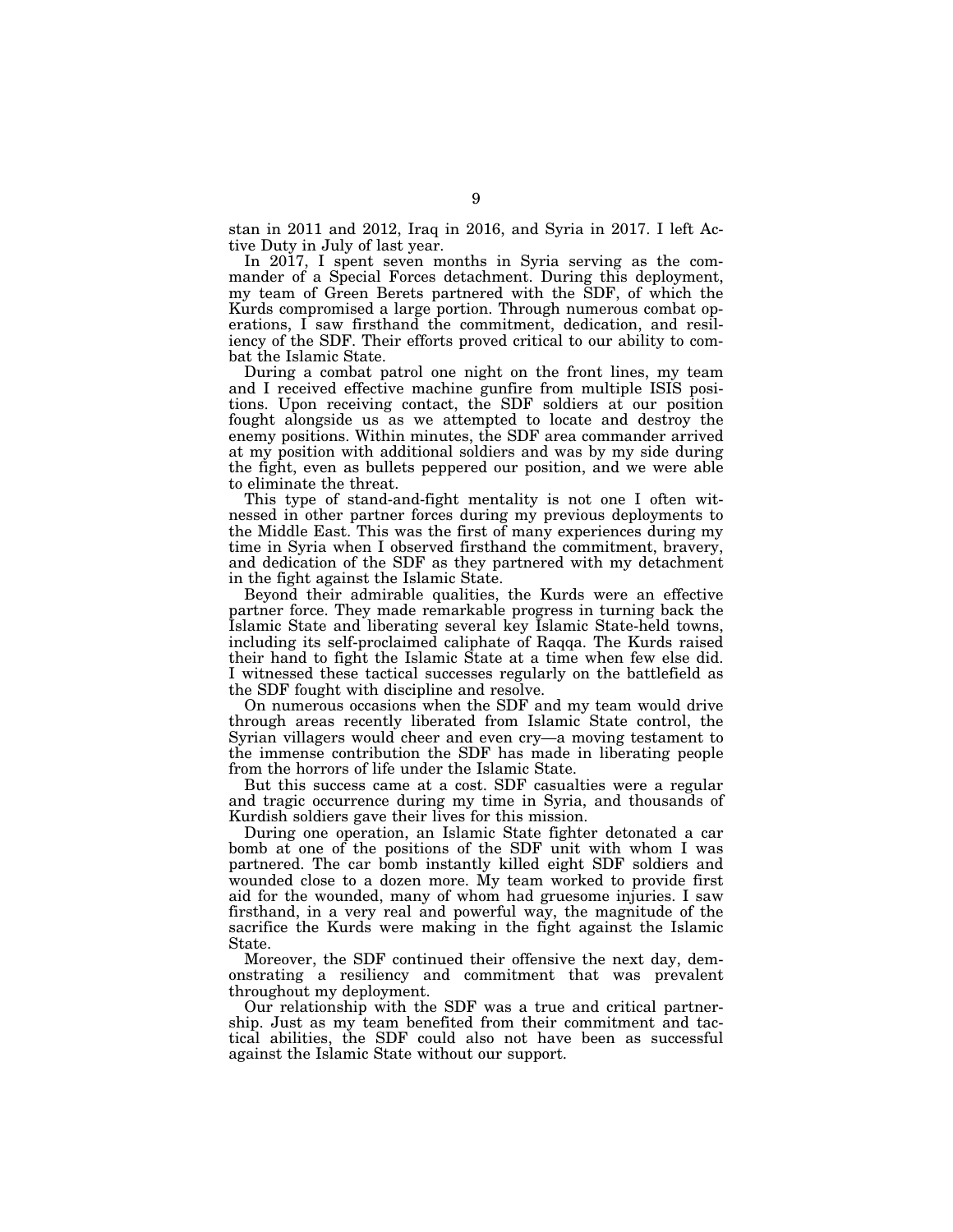During one operation, SDF fighters were within a few hundred yards of a strategic Islamic State objective when they started receiving sustained effective fires and suffered several casualties. The SDF did not have the capability to unilaterally suppress the threat and were prepared to withdraw to a safer position to prevent further casualties, negating days of hard-fought gains. However, my team was able to provide the necessary combat power to ensure the safety of the SDF, enabling them to successfully press forward with their mission: seizing the Islamic State position. This was emblematic of our relationship with the SDF—a partnership built on mutual trust, support, and necessity.

These examples are but of a few of the many instances that illustrate how valuable the SDF were as a partner force for my detachment. The SDF stood shoulder-to-shoulder with us and fought courageously and effectively time and time again. Their loyalty and dedication to the cause was pervasive in every operation.

I will always value the relationship my team had with the SDF and will never forget the sacrifice they made for the cause of defeating the Islamic State.

Thank you again, Mr. Chairman, Ranking Member Hice, and members of the subcommittee. I hope my testimony will help shine a light on what it was like to work shoulder-to-shoulder with Kurdish soldiers through the seven months of my deployment to Syria.

Thank you.

Mr. LYNCH. Thank you, Mr. Palmer. Thank you for your service and your willingness to testify before this committee.

Ms. Torres, you're now recognized for five minutes for a presentation of your oral testimony.

### **STATEMENT OF EMERITA TORRES, DIRECTOR OF PROGRAMS AND RESEARCH, THE SOUFAN CENTER, DEPARTMENT OF HOMELAND SECURITY**

Ms. TORRES. Thank you, Chairman Lynch, Ranking Member Hice, distinguished members. Thank you for hearing my testimony today. Today, I will emphasize how The Soufan Center perceives the consequences of our policy reversal in Syria on our ability to defeat ISIS.

The President's decision to withdraw U.S. troops from northern Syria, which allowed for a Turkish military invasion, is a foreign policy disaster that has plunged Syria further into chaos. Beyond lives lost, geopolitical consequences, and a scar on U.S. credibility, this decision is a gift to ISIS.

Within hours of the President's announcement, two ISIS suicide bombers attacked the base of the Syrian Democratic Forces in Raqqa. ISIS social media has repeatedly mocked the SDF over the last week, calling it an abandoned American ally.

ISIS websites reported 27 attempted attacks against the SDF in the week following the invasion, compared with an average of 10 attacks over each of the previous three weeks. The leader of ISIS, al-Baghdadi, urged ISIS followers to free jihadists and their families from detention camps in an attempt to replay its infamous ''Breaking the Walls'' campaign.

In August 2019, the inspector general report concluded that ISIS was resurging in Syria and solidifying its capabilities needed to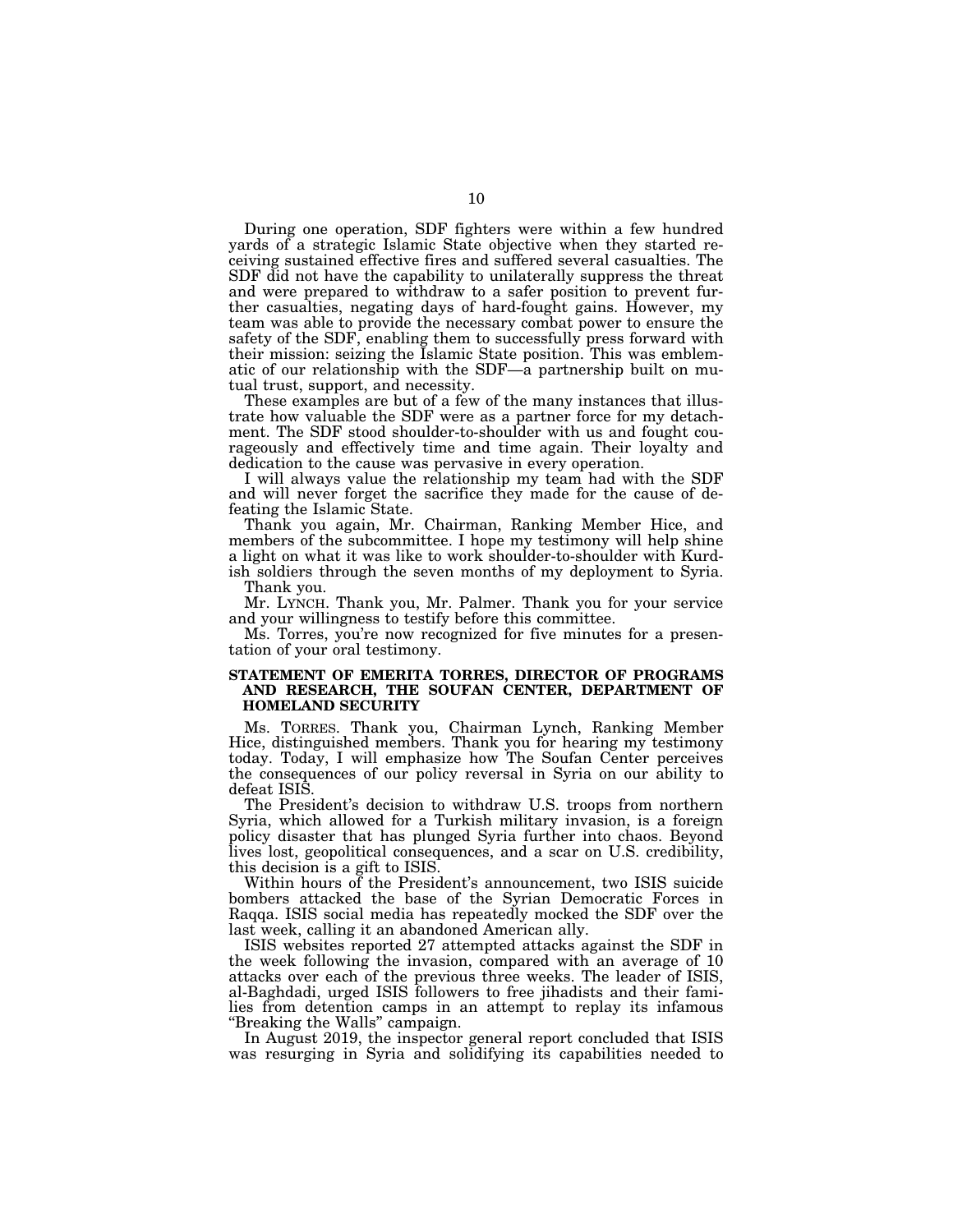lead an insurgency in Iraq. While the fall of Baghouz in March 2019 was considered the end of the physical caliphate, remnants of ISIS still exist throughout Iraq and Syria, including sleeper cells. The group also maintains a global footprint through a bevy of affiliate groups.

We should be gravely concerned about the conditions of the ISIS prisons where  $12,000$  ISIS fighters are being held and secured by the Syrian Democratic Forces. The SDF made clear long before the troop withdrawal that they lacked the capacity to detain these fighters.

Following the Turkish invasion, the SDF has been departing these positions, leaving the prisons vulnerable. There have been no concrete plans about how these prisons will be secured. And now that the United States has abandoned the Kurds, why would we expect them to do us any more favors?

ISIS militants and affiliates are escaping prisons and camps. Last week, Iraq's Defense Minister acknowledged that several ISIS militants have crossed into Iraq. According to Belgian authorities, five of their citizens are no longer present in SDF-controlled locations.

Over 800 people affiliated with ISIS, largely women and children, have escaped the Ayn Issa camp in northern Syria. Al Hol camp, where close to 70,000 people reside, is proving to be a breeding ground for ISIS, as pro-ISIS sympathizers are radicalizing others and organizing in the camp.

Taken together, the overcrowding, lack of security, and squalid conditions of these camps are a recipe for disaster.

We've seen this movie before. We already know how it ends. During the surge in Iraq, tens of thousands of Iraqis were held in U.S. detention centers, including in Camp Bucca. In these overcrowded camps, the next iteration of terror emerged. Led by Baghdadi, these prisoners became the future foot soldiers of ISIS. The group's nascent leadership engineered the ''Breaking the Walls'' campaign that freed thousands of fighters.

The issue of overcrowded detention centers spawning another wave of terror is relevant once again in Syria. ISIS maintains provinces from Nigeria to Afghanistan, to Indonesia, and across the Middle East. The group has planned or inspired heinous terrorist attacks globally, including in the United States. ISIS's ability to organize should not be underestimated, and the risk of prison and camp escapes must be taken seriously.

The U.S. policy change in Syria has empowered our adversaries and betrayed our allies. The Kurdish forces have been the U.S.'s most trusted partner in fighting ISIS over the last five years. The Kurds lost 11,000 fighters in the battle and have taken up the immense responsibility of guarding nearly 120,000 people in camps and prisons across Syria. The presence of U.S. troops on the border, even if small in number, was intended to both support the Kurds as they engage in fighting ISIS for us and to serve as a tripwire to deter Turkish attacks on the SDF.

I conclude by highlighting three recommendations.

First, military options should never be the only solution to conflict. We need diplomacy. The United States should encourage Turkey to pursue dialog with the Kurds.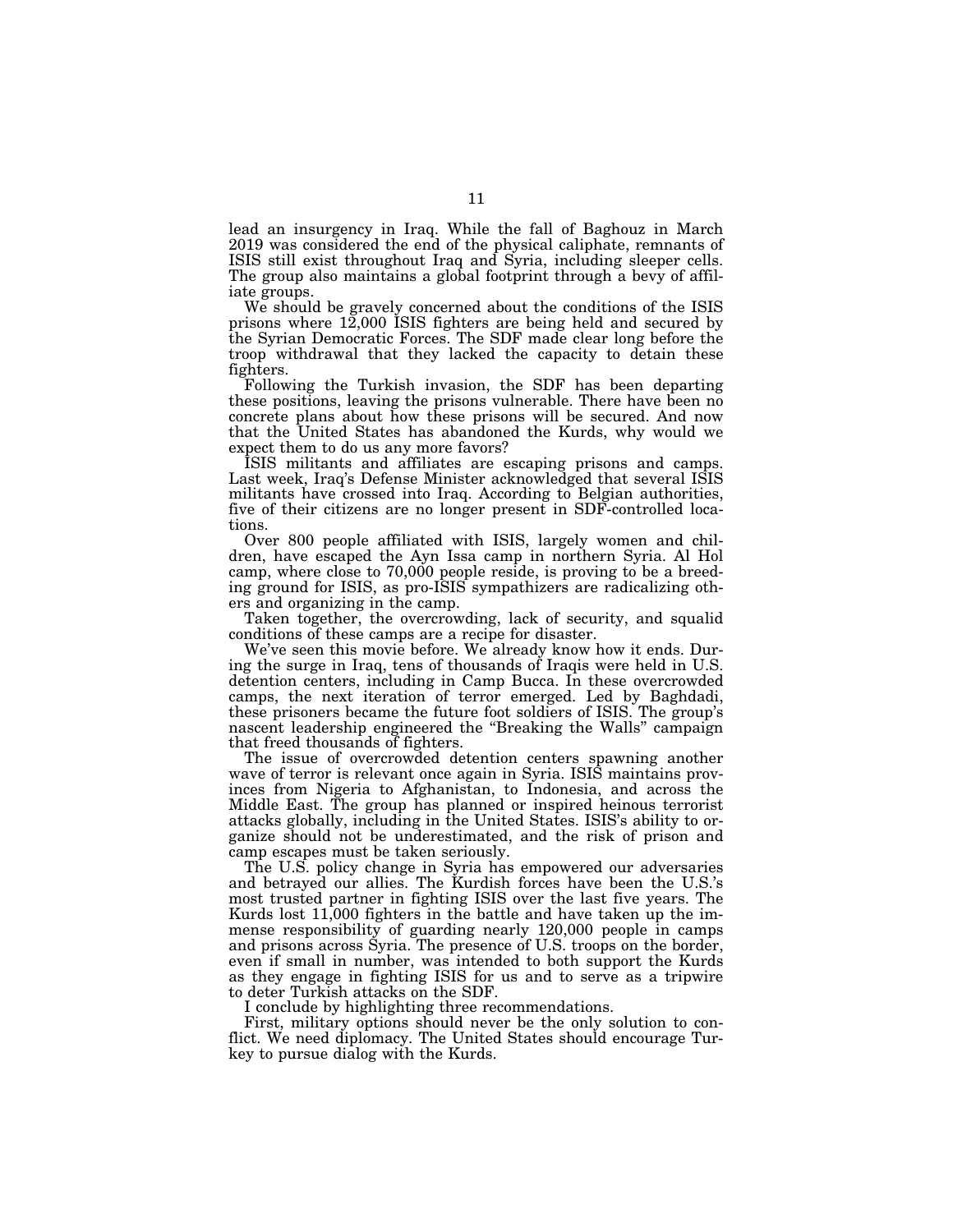Second, ISIS is resurging, and we need a plan. We must mitigate the risk of escaping ISIS fighters to ensure that they cannot cross borders into neighboring countries. To do this, we need to open lines of communication with the power brokers in the country and the region.

Third, Western governments must take responsibility for their citizens in ISIS prisons and camps. They should take their citizens back home, where they can undergo risk assessments, face prosecution, and engage in rehabilitation and reintegration efforts. Ignoring this problem will only fuel the cycle of marginalization and grievances that attract individuals to join terrorist groups in the first place.

In closing, the U.S. troop withdrawal from Syria is self-defeating, damages American credibility, and walks back much of the hardearned gains made by the SDF and the global coalition to defeat ISIS.

Thank you for the opportunity to testify today, and I look forward to your questions.

Mr. LYNCH. Thank you, Ms. Torres.

Ms. Romero, you're now recognized for a five-minute presentation of your testimony.

## **STATEMENT OF BERNICE ROMERO, SENIOR DIRECTOR, INTERNATIONAL HUMANITARIAN RESPONSE, SAVE THE CHILDREN**

Ms. ROMERO. Good afternoon. I first want to thank Chairman Lynch and Ranking Member Hice for today's hearing and the opportunity to speak to the humanitarian crisis that is devastating Syrian communities.

The humanitarian needs across Syria remain at staggering levels. Nearly 12 million people are in need of humanitarian assistance. Five million of these are children. In fact, half of all children now living in Syria have grown up knowing nothing but war.

Save the Children has reached millions of children inside Syria and in the refugee-hosting countries. We have seen how children suffer in this conflict, enduring physical and mental wounds that may be irreparable. With schools closing and minimal support for mental health, we are witnessing in real-time the loss of a generation.

My remarks will focus on three topics: northeast Syria, including the impact of recent hostilities and issues related to foreign families linked to ISIS; northwest Syria; and, finally, the regional refugee response and the rising threats of forced returns.

In the past two weeks, more than 160,000 people, including more than 70,000 children, have been displaced in the fighting in northeast Syria. Many are living in camps and informal settlements, which are short on humanitarian supplies and basic infrastructure.

Despite the recent cease-fire announcement, we've seen continued hostilities. Children have been killed and injured in the fighting, health facilities and schools have been attacked, and other services have been shutdown.

Save the Children is assisting the newly displaced by providing goods and services such as psychological first aid, education, nutrition, and health screenings. But while we and others are able to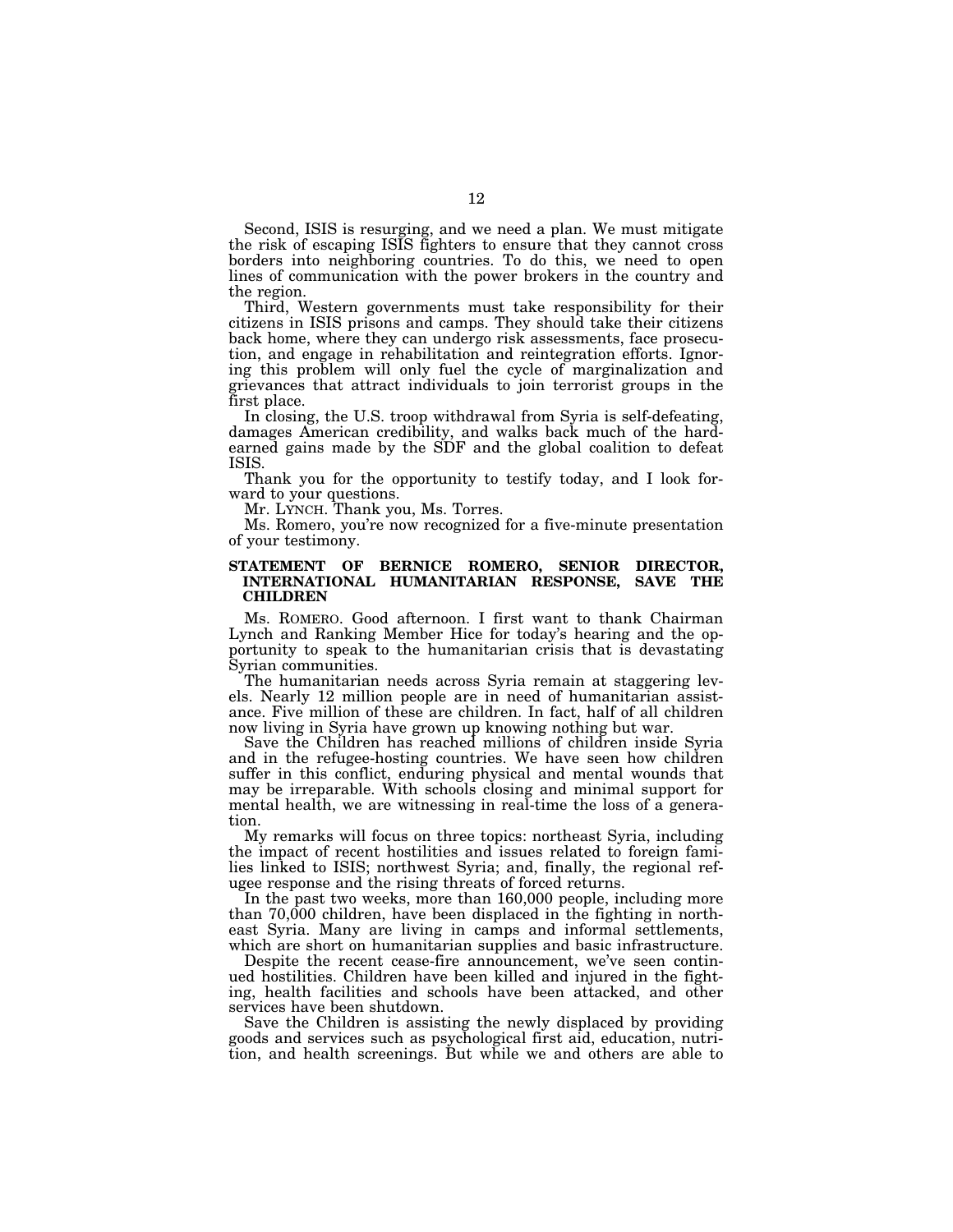continue our programs in some areas, this new instability has severely restrained the response, with many NGO offices and programs suspended or closed down.

There is much the U.S. Government can do to help improve the situation. Primarily, the U.S. must wield its diplomatic leverage to press for a lasting cessation of hostilities, protection of civilians, and unobstructed humanitarian access.

And while immediate needs such as medical care and food must be a priority, the U.S. and other donors cannot forget about the medium-to long-term needs of the displaced, including mental health and psychosocial support as well as access to education for the hundreds of thousands of children caught up in the violence.

Further complicating the situation is the presence of thousands of foreign women and children with perceived or real affiliations with armed groups such as ISIS. In the wake of the conflict with ISIS in Syria and Iraq, a large population of foreign nationals have been living in displacement camps across northeast Syria. 12,300 foreign nationals have been present in three camps. This includes 9,000 children from more than 40 different nationalities. More than 8,000 of these children are under the age of 12, while more than 4,000 are under the age of five.

Save the Children is operational in the Al Hol annex, which houses the foreign women and children. The conditions have been challenging. Even before recent events, critical gaps existed across all sectors, including health, education, and protection.

But foreign children trapped in Syria are victims of the conflict and must be treated as such rather than looked at as terrorists. Many of them were brought or trafficked into Syria or were born there over the course of the conflict.

Given the life-threatening dangers they and their families face, Save the Children calls on governments to repatriate them to their country of origin. We thank the U.S. for its policy of repatriating American citizens in these camps and for pressing other nations to do the same. To ensure child protection, this must take place as soon as possible while still feasible.

We can't forget about the massive needs in the northwest. In 2019, conflict and displacement have raged across Idlib, where nearly 3 million people are in need of humanitarian assistance, half of which are children. Save the Children is calling on all parties to deescalate the conflict in the northwest and support a cease-fire.

U.N. Security Council Resolution 2165, which ensures cross-border humanitarian access into Syria from Turkey and Iraq, must be renewed. U.S. leadership is key to ensure that the violation of fundamental human rights and international laws designed to protect civilians does not become the new normal.

Finally, we can't forget the millions of Syrian refugees. Refugeeresponse funding needs have doubled over the past five years. The U.S. must continue to allocate robust funding for the refugee response and press others to do the same.

Efforts by some host governments to repatriate refugees back to unsafe areas in Syria is particularly concerning. The U.S. has been clear about its opposition to forced returns and must continue to stress that returns of refugees or asylum-seekers should be voluntary, safe, and dignified.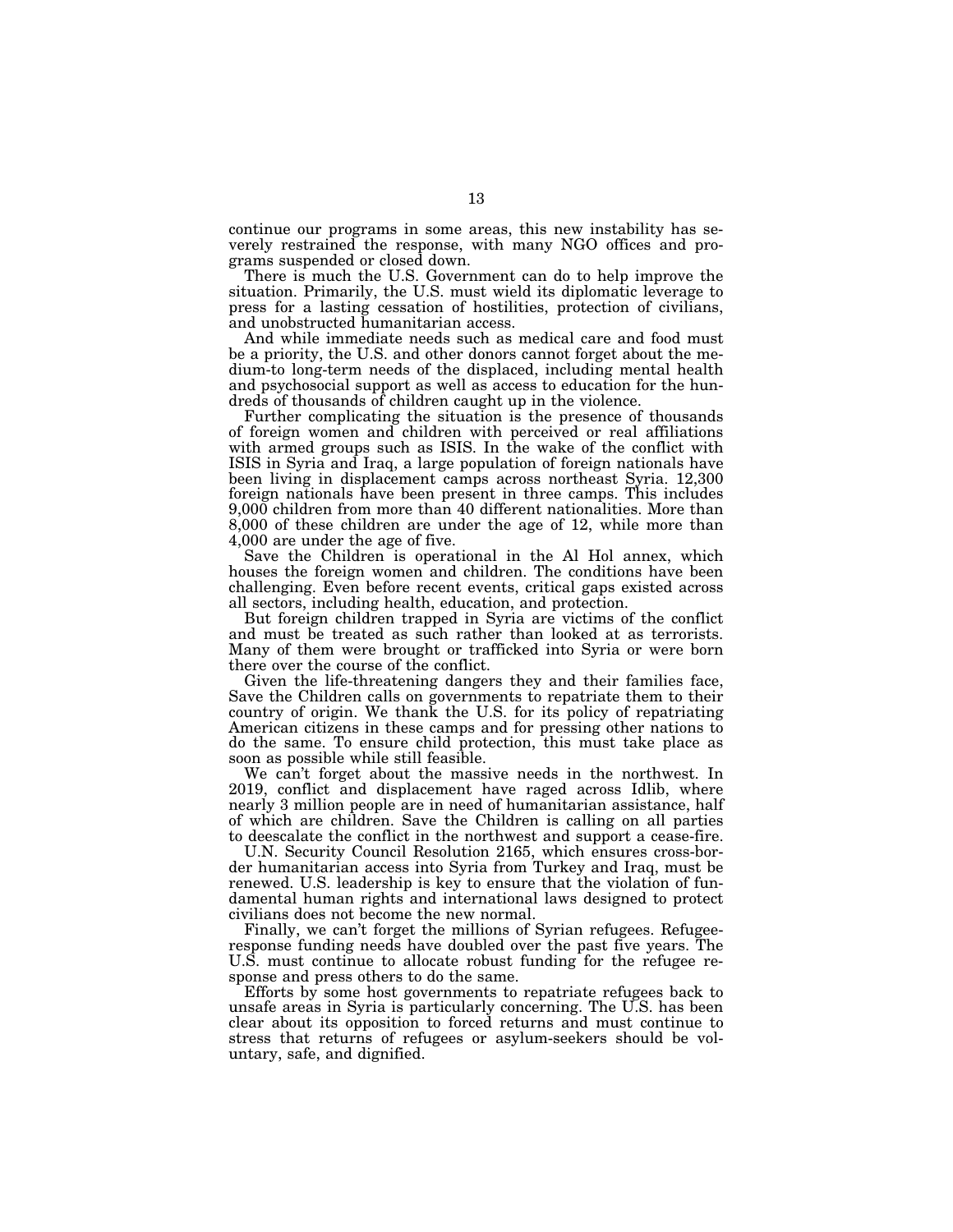One hundred years ago, Save the Children's founder said every war is a war against children. Syria is no exception. Yet, before recent events, the world barely seemed to notice. The danger is that, once headlines about Turkey fade, the conflict in Syria will again fall off the radar screen, even as its impact on Syrian children continues. Sustained political engagement by American leaders and support for a humanitarian response will be needed then more than ever.

Thank you.

Mr. LYNCH. Thank you, Ms. Romero.

Mr. Glaser, you're now recognized for five minutes for an oral presentation of your testimony.

### **STATEMENT OF JOHN GLASER, DIRECTOR OF FOREIGN POLICY STUDIES, CATO INSTITUTE**

Mr. GLASER. Mr. Chairman, Ranking Member Hice, and members of the subcommittee, thank you for the privilege of having me here to speak today.

The United States became directly involved in Syria early in the civil war. Our focus then was on undermining the Assad regime by providing aid to various armed opposition groups. The primary security rationale for our increased involvement in Syria in recent years was to destroy ISIS. And, although remnants of the group remain, that objective has largely been met, and it makes good strategic sense to withdraw.

I'll say at the outset that the manner in which the administration initiated this withdrawal was clumsy and injected unnecessary risk and instability. I'll address that more in a minute.

The justifications for a continued U.S. military presence in Syria have expanded well beyond the initial reason for their deployment. It went from defeating ISIS to protecting the Kurds, pushing back against Russian and Iranian influence in the country, serving as a buffer to protect Israel from regional enemies, helping usher in a post-Assad Syria, and now, apparently, securing oil fields.

This is a classic case of mission creep. It amounts to letting the United States slip further into a Middle East war without clear objectives, without serious scrutiny about what is actually achievable, and without a public debate that includes a vote in Congress authorizing the mission.

There have been a number of contradictions in our Syria policy. We knew undermining the Assad regime and creating a power vacuum in a significant portion of the country might generate more instability and enliven a dangerous rebellion, and yet we continued to pursue this policy.

We knew that there were substantial numbers of jihadist terrorists within the various rebel opposition groups, but we continued to aid them until recently. Turkey is a NATO ally who sees the Kurdish population along the Turkish/Syrian border as a serious security threat, and yet we've pursued a tactical alliance of convenience with the Kurds to battle ISIS. Suffice it to say that aiding and arming and allying with two adversarial entities is not only a contradiction of sorts but seems destined for an inevitable and bitter transition away from that.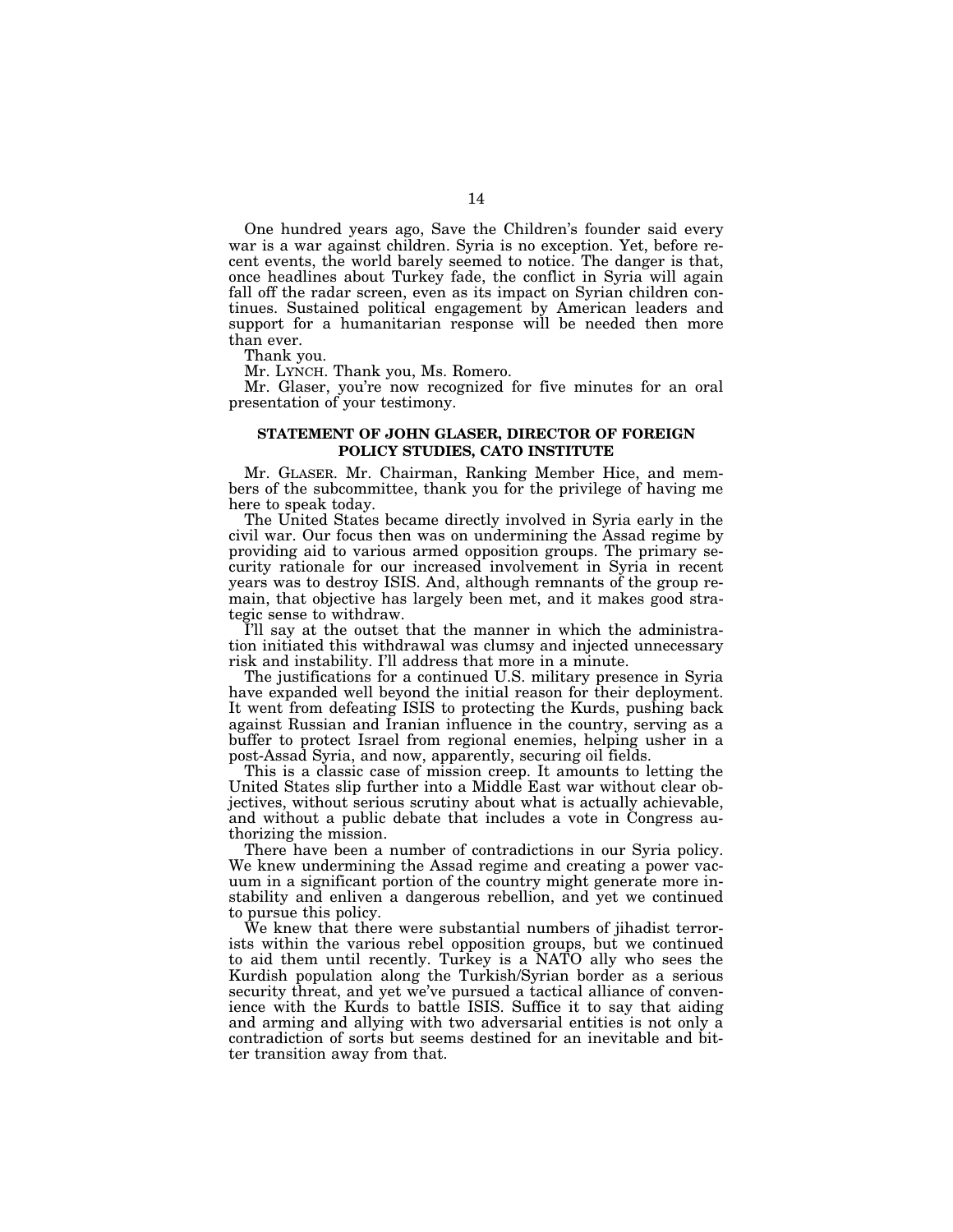It was a mistake to have offered or even implied any promises to the Kurds that we weren't fully prepared to deliver. An autonomous Kurdish State in northern Syria was an implausible scenario, given the situation on the ground. And to the extent that we led anyone to believe that that was our objective, it was a mistake and, I think, put the Kurds in more danger.

Now, with regard to the process of this withdrawal, the President ordered this change in policy completely outside the interagency process, and that makes for a messy implementation.

The administration also failed to employ sufficient diplomatic muscle to help carry out a responsible withdrawal. We should have had a deliberate dialog with Turkey, for example, long before any announcement to withdraw. As distasteful as it may be, the U.S. probably should have worked with Damascus to facilitate a formal arrangement with the Kurds that would allow Syria to reassert its sovereignty over those territories and, thus, prevent a Kurdish incursion and attack on the Kurds. This could've helped satiate the Turkish concerns of the PKK safe haven over the border while also deterring further action.

We could've engaged in this kind of arrangement months ago. In fact, the reports suggest that the Trump administration actually discouraged those talks. Yet just such an arrangement is what's falling into place between the Assad regime and the Kurdish forces. I should mention that the former commander of U.S. Central Command, General Votel, has also signed on to that approach.

The United States also probably should've sought some cooperation with Russia. Both the U.S. and Russia want stability; they want to prevent the reemergence of ISIS. Both have reasons to oppose Turkish incursions into Syria. Moscow has leverage over Damascus; we have leverage over Ankara. These are opportunities for diplomacy to take place, but it didn't. The bottom line is that active and skillful diplomacy was the best tool for serving U.S. interests in Syria and allowing a smooth and responsible withdrawal.

Going forward, the United States should pressure Turkey to refrain from further aggressive tactics in Syria. Washington should lend quiet support to negotiations, particularly the Astana Process, but not seek to be an active participant, I think.

The economic sanctions that Congress is prepared to impose on Turkey may send an appropriate signal but are largely symbolic. Sanctions alone have a very poor track record of altering the behavior of a target state, and no one should expect them to have much tangible impact in this case.

Should the United States determine that a future military deployment to Syria is necessary for U.S. security and interests, it's incumbent upon this body to openly debate it and ultimately to vote on authorizing the use of force. A unilateral decision by the executive branch to keep either residual forces there or to redeploy at a later date is subject to Congress's constitutional prerogatives and, more recently, the War Powers Act.

I look forward to answering your questions.

Mr. LYNCH. Thank you, Mr. Glaser.

And just to put a finer point on that, I do know from yesterday's testimony in the Senate that James Jeffrey, who is the Special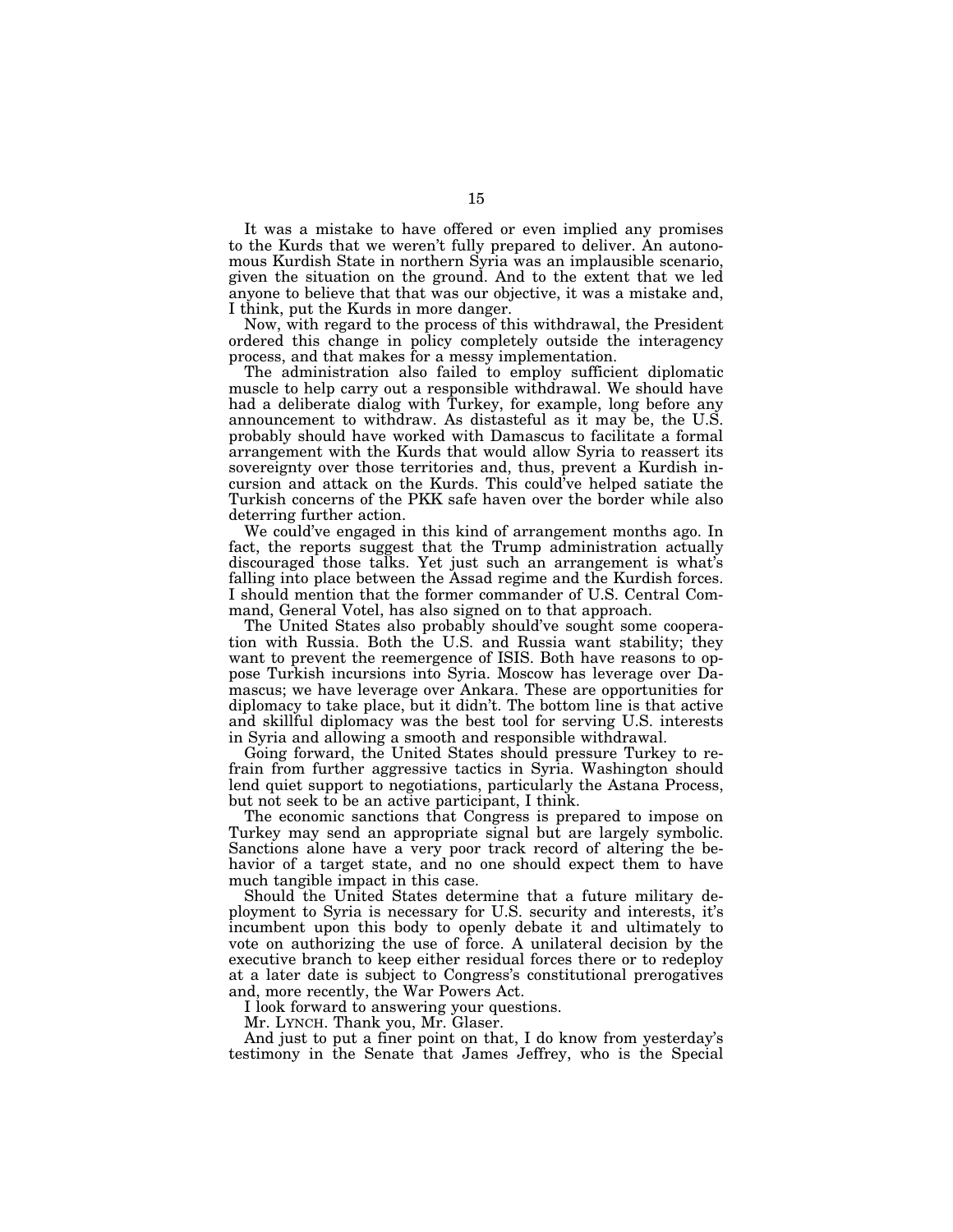Representative for Syria Engagement and the Special Envoy to the Global Coalition to Defeat ISIS, was not consulted in this decision.

So, at this point, I would like to welcome my neighbor and colleague, Ms. Pressley of Massachusetts. We welcome her to the committee. I would also like to welcome the gentleman from Kentucky, Mr. Massie.

I'd like to make a motion to allow both Ms. Pressley and Mr. Massie to participate and to engage in questioning when their time arrives.

Without objection, so ordered.

I now yield myself five minutes for questioning.

So, Ms. Romero, a number of us on this committee have been to all of the Syrian refugee camps, going back to, you know, the early days of conflict between, you know, Bashar al-Assad's regime and some of the rebel groups in Aleppo and elsewhere in Syria. So we traveled to Kilis up in the north, north of Aleppo, to Adana, out by Idlib. We went to Beirut, where many of the refugees fled, and also to Zaatari, which is the camp in Jordan, about 85,000 refugees.

What do you know about—now, that was all before the Turkish incursion that we're now witnessing. Is there any data or any information that you have with respect to the current situation, what may have been exacerbated by the withdrawal of U.S. troops and then the subsequent invasion and incursion by Turkish troops and that violence? What has that done to the flow of refugees to these camps and elsewhere?

Ms. ROMERO. Yes, I mean, we don't have hard, hard numbers yet, and, frankly, the situation changes every day. But basically what we have seen is movement from the populations that were in the area where there has been violence toward Al-Hasakah and further south.

They have been setting up in kind of informal shelters. They've been taking over schools, different buildings. You have very overcrowded conditions, difficulties delivering services there and reaching people there.

Most of the humanitarian agencies have had to withdraw their international staff. Syrian local staff has remained active and has been delivering services to the moving populations as much as possible. They're operating in a very insecure environment, obviously. Some of them, actually, themselves, have become refugees and have decided to leave, for fear of the changes that may happen and fears of conscription and fears of violence because of what's going on.

So lots of population movement. We've seen in the news thousands of people moving into Iraq. We think that the camp that was set up there will be at maximum capacity by day after tomorrow if the flows continue at this level. So lots of strains on the services and lots of movement.

Mr. LYNCH. Thank you.

We did have a chance last week to visit with King Abdullah. The Jordanian schools on the border there near Zaatari have gone to two shifts. So the Jordanian kids go to school in the morning to early afternoon, and then the Syrian kids come in and go to school from late afternoon onward.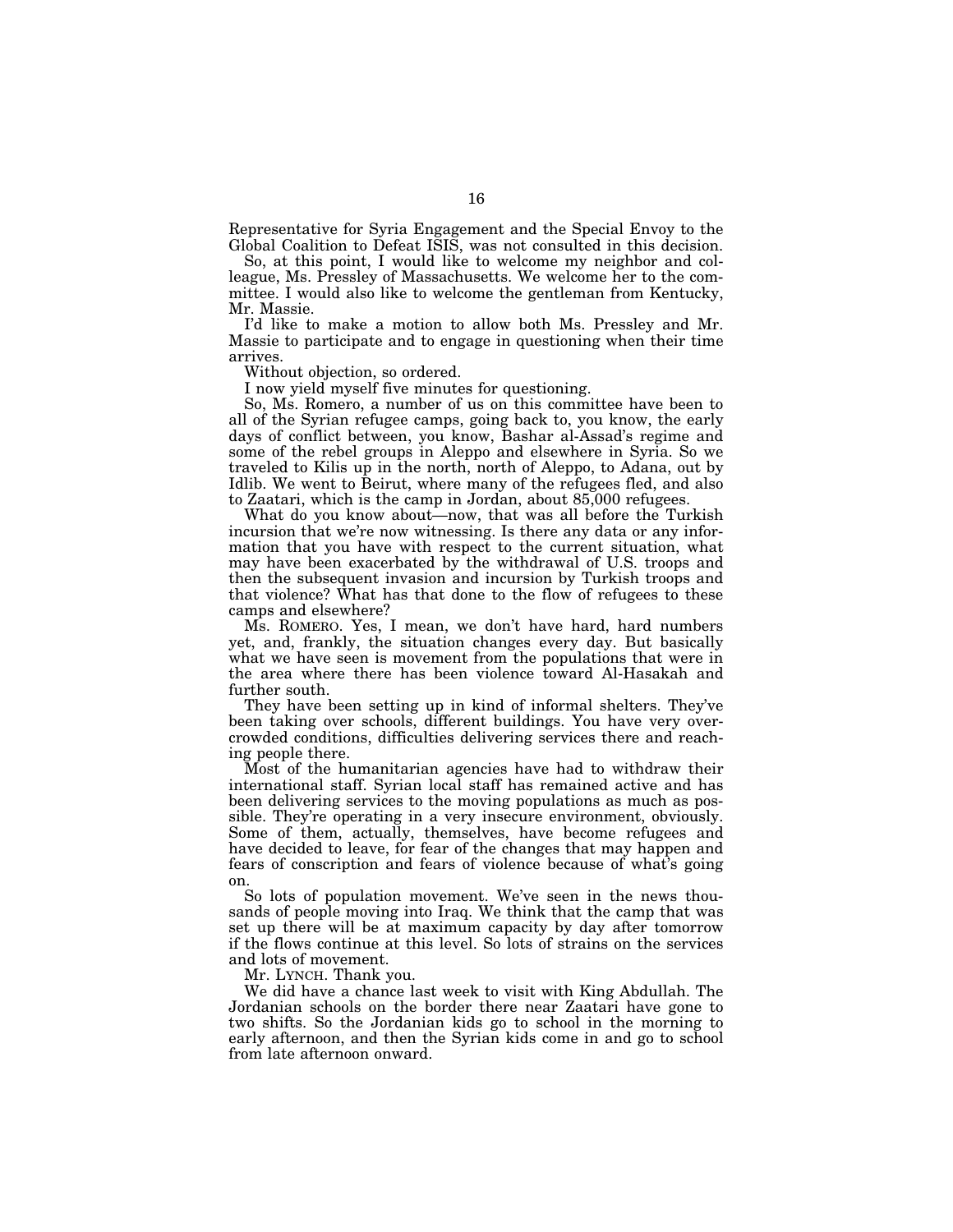So it's amazing that the Jordanians—and, actually, in Beirut, the similar situation, where the local kids are going to school in the morning and then the refugee kids in the same schools. So, very, very generous and gracious by those host countries, but still enormous pressure.

Ms. Torres, we've had an opportunity over the last month, myself and other members of this committee, to visit Algeria, Saudi Arabia, Jordan, and Afghanistan, asking those governments to repatriate their nationals who went to Syria to fight on the side of ISIS.

I would say that the results have been mixed, the responses have been mixed. There's not been this outpouring of willingness to repatriate those fighters because of the radicalized state they are in.

How do we tackle this?

Even countries that have resources, for political reasons and for stability reasons, are very nervous about bringing those individuals back.

Ms. TORRES. Thank you, Chairman.

I think the first thing we have to recognize is that, if we do not take these people back to their home countries, we're only redoing the cycle. We are creating a new cycle of terrorism if we don't take these citizens back, if we don't provide them with justice in their own countries.

What we have done, what I understand many countries have done, some countries—Kazakhstan is an example, Russia is an example—have taken their citizens back. They have invested in rehabilitation and reintegration programs.

I understand, as far as our center is concerned, we've met with other governments to talk to them about perhaps changing their legal systems. I know a lot of European countries, for example, have had a difficult time because their sentencing and their charges allow for maybe two to five years' imprisonment, and they're scared and concerned about what happens when terrorists are then freed.

There are ways to go about that. You can change your laws. You can change your legislation. You can also develop parole-like programs that would allow for a smoother transition for terrorists to rehabilitate and eventually reintegrate.

Mr. LYNCH. Very good.

My time has expired. I'd like to yield at this time to the gentleman from Georgia, Mr. Hice, for five minutes.

Mr. HICE. Thank you, Mr. Chairman.

Mr. Glaser, you mentioned the fall of ISIS, so to speak, in your testimony. Since that time, under what authority has the U.S. utilized to stay in the region?

Mr. GLASER. None. There is no legal authority for a U.S. military presence on the ground in Syria.

What's often cited is the 2001 AUMF, which, through three Presidencies now, has been expanded and stretched to include groups that—you know, the language in that legislation authorizes the use of force against al-Qaida, the perpetrator of the attack, and anyone who aided or harbored then. Later on, the word ''associated forces'' came up, but that's actually not in the text.

We've targeted, under this bill, groups that had nothing to do with 9/11, groups that are enemies of al-Qaida, groups that didn't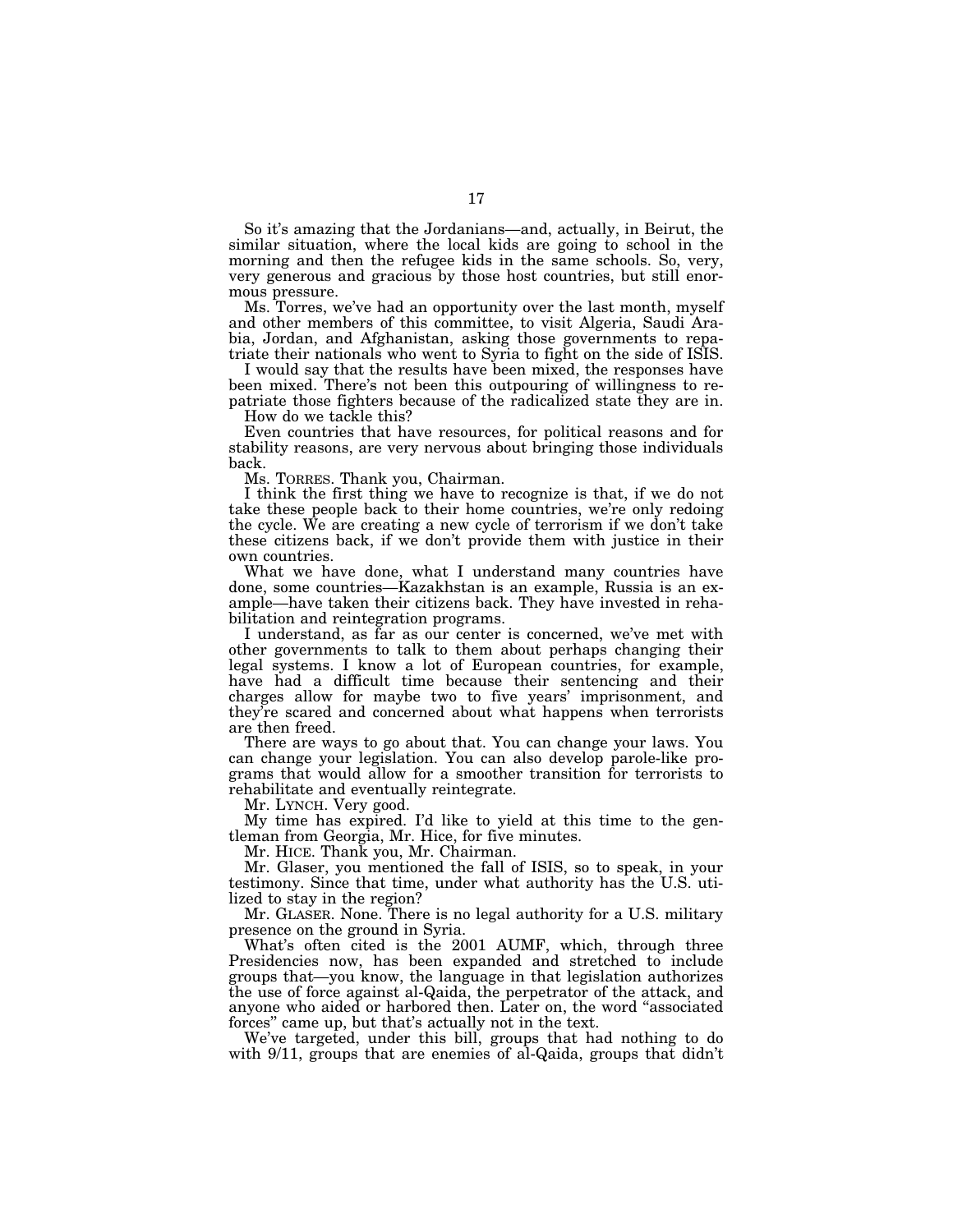even exist at the time of 9/11. It's gone from Iraq, Syria, Afghanistan, Pakistan, Niger, Somalia, Libya. So this is a very real problem.

Mr. HICE. So would it be your opinion, then, that the withdrawal of troops that the President just ordered was really necessary under the current legal framework?

Mr. GLASER. Yes, although there is a problem, in that he quadrupled the number of troops on the ground in his first two years in office. So I don't think he's paying too much close attention to the AUMF. But it is certainly true that Congress has not done its job in authorizing——

Mr. HICE. I don't think anyone up here would question that, but it is a complicated issue.

Let me ask you this. Whether we're dealing with humanitarian need or peacekeeping efforts, whatever, on a long-term-scale-going basis, what kind of legal framework would be necessary?

Mr. GLASER. Well, if U.S. troops are needed, then Congress needs to authorize that. U.S. troops should be used in order to defend imminent threats to this territory and its people. Peacekeeping missions through the U.N. might be a different situation.

In terms of other legal authority, you know, I think we need to pay close attention to the strategic justifications for why we're there. There's a substantial academic literature—although we have done a good job in fighting ISIS and coordinating things on the ground— there is a substantial academic literature in political science demonstrating that, when external powers involve themselves in a civil war on multiple parties, it has the effect of exacerbating and prolonging and intensifying that conflict. That's basically what we've done from the beginning.

Mr. HICE. Okay, let me throw this out to you, I hear people ask me this when I'm in the district, this type of question, and I think it's appropriate here. We've got some 40,000 veterans here in America homeless. Some numbers go up to 6 million or so children, family members who are hungry, and yet there's this constant helping of people in other countries that need help—I'm not trying to belittle that at all or diminish the need, but the fact of the need that we have here, how do you respond to that?

Mr. GLASER. So I certainly think it's important for this government to have as a priority its own people, and I think what's more incumbent upon us is to not make things worse abroad, rather sort of do no harm, rather than take it upon ourselves to view every problem as an American one to be solved.

The other problem with this is that, when we do find it worthwhile to go abroad, to fix problems and help people, we often have the bad habit of seeing things only through a military prism. It's almost like our military is our only tool, when, in fact, diplomacy and aid have a lot going for them and can actually do things at cheaper cost and with greater humanitarian benefits.

Mr. HICE. Okay. One other question, and my time's going to run out. Going back to the previous administration with a chemical weapons red line and the inaction that came as a result of that, what kind of impact do you think that had on, say, where we are right now?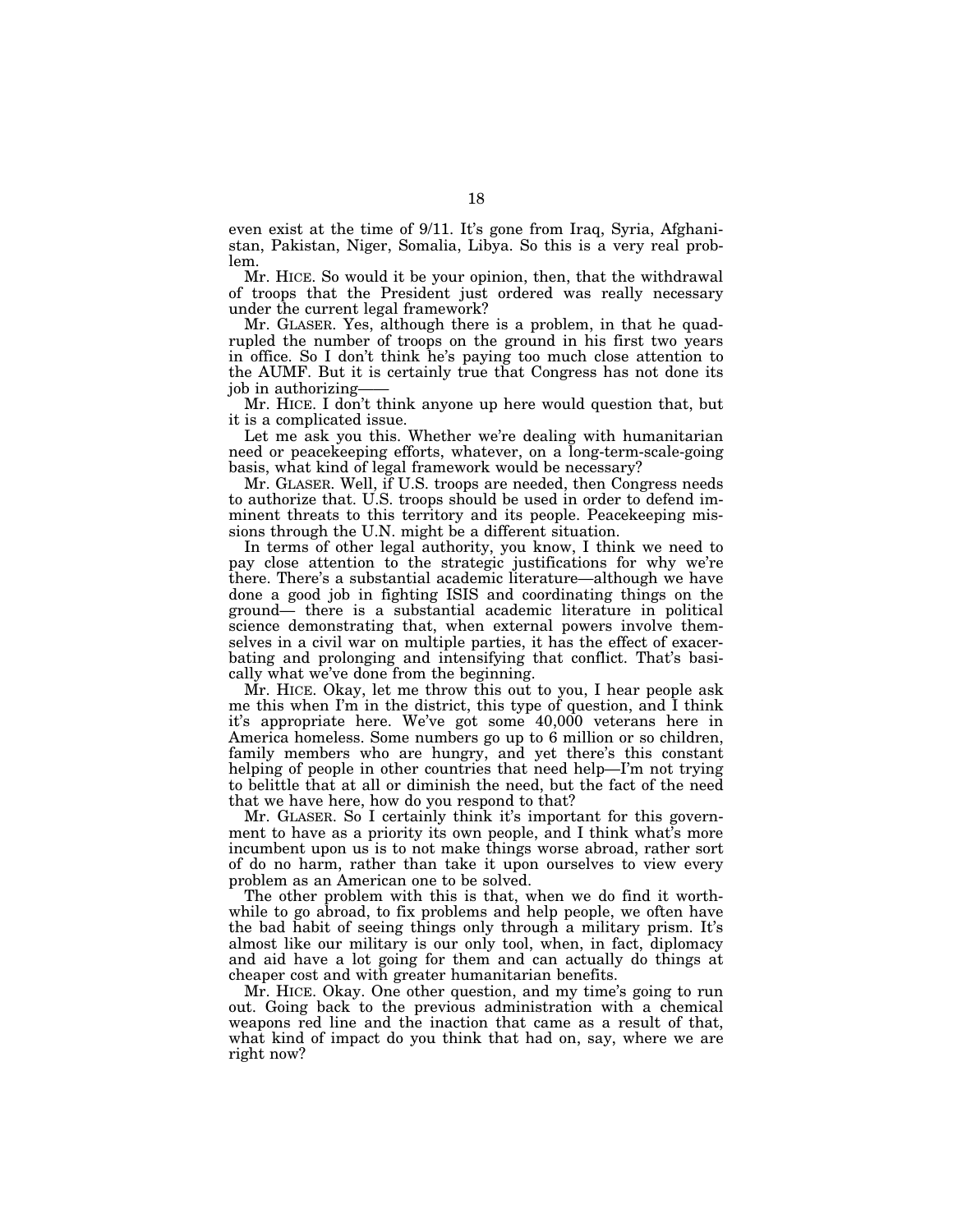Mr. GLASER. Actually, I think the impact has been greatly exaggerated. There's also a substantial literature in the academics and political science realm on the issue of credibility. It's taken to be a justification for all kinds of U.S. military interventions. But states tend to pay close attention to the actual circumstances at hand and not extrapolate with other locations and situations. So the fact that we—it would have been wrong, frankly, for the United States to bomb Syria as punishment for chemical weapons attacks. Chemical weapons has a special place in our mind, but the vast majority of casualties in Syria have come from bombs and bullets. So it's patently irrational to put these as special category and pretend like they're especially deadly weapons, and then justify a U.S. military action, which by the way, at the time did not have congressional approval, and would have been illegal under international law, since it didn't have U.N. Security Council approval.

Mr. HICE. I yield back.

Mr. COOPER.

[Presiding.] The gentleman's time has expired.

I recognize myself for five minutes. First, I would like to ask unanimous consent that we enter into the record the current issue of *The Economist Magazine*. The cover reads, ''Who can trust Trump's America? The consequences of betraying the Kurds.'' The article inside the magazine goes into greater detail, and the subtitle there is ''Removing American troops from Syria triggered an invasion, betrayed an ally, and trashed the national interest.'' There's a sub article beneath that that focuses particularly on the history of the Kurds, and the subtitle there is, "America's abandonment caps a century of global duplicity.''

That's really the subject of this hearing, and this is one of the most influential magazines in the world. It's a British magazine. This is apparently what the English-speaking world thinks of America's recent policy reversal.

The second focus would be Mr. Palmer. I have the privilege of representing Nashville, Tennessee, which is very near Fort Campbell, and I am a huge fan of its Special Forces. Not to take anything away from the 82d Airborne, but I admire you and your career—West Point, two Bronze Stars, a MacArthur Award—and I'm proud that you're continuing your patriotic service by being willing to testify today.

Captain PALMER. Thank you.

Mr. COOPER. Your firsthand view of what it's like to fight with Kurds by your side, and when you pointed out in your testimony how relatively rare it is for allies in the Middle East to stand and fight with you, should be testimony that's heard by everyone on this committee. Actually this is one of the few bipartisan issues in Congress because the vote was overwhelming: 129 Republicans being willing to vote that the recent policy reversal was a huge mistake. That was a breakthrough. I hope that more and more Republicans will listen to your testimony and understand what a vital ally the Kurds have been. This policy reversal is a deeply felt betrayal. No one knows today what it's going to be like, and I hope [in] the recent announcement that the cease-fire will be permanent. Wouldn't that be great? But otherwise the Kurds face one of the largest armies in the world, the Turkish Army, who have been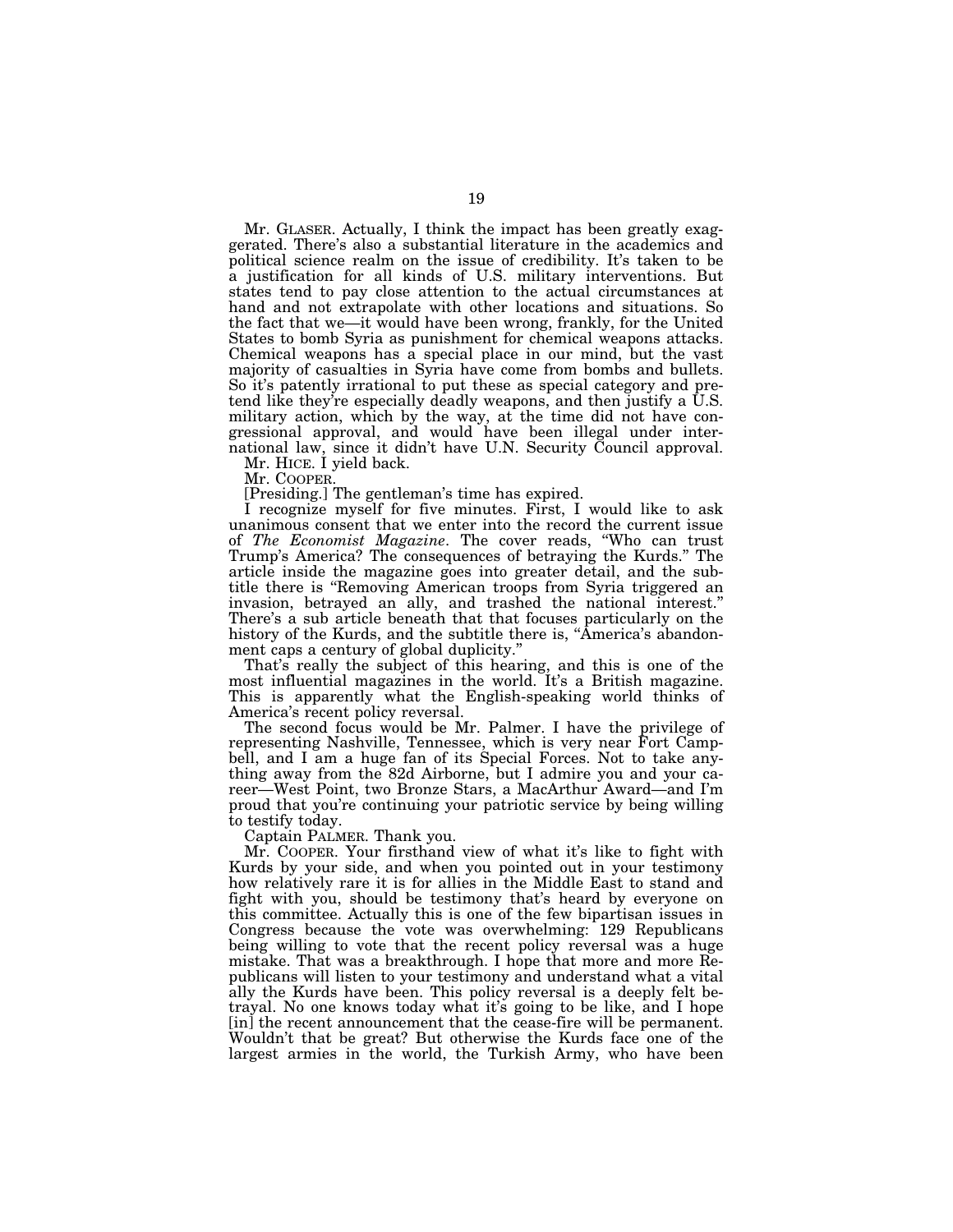known to show no mercy. And as the gentleman from Georgia repeated in his opening remarks, is it just Turkish propaganda when they link the YPG with the PKK? You know, these are deep issues, but our allies should not be abused.

It goes without saying that most of our colleagues know that the Turks recently have bought the S400 Russian air defense system. That is not a NATO-friendly move. That is not a U.S.-friendly move. I'm worried that the fundamental problem here is, really, we've given into Russian foreign policy interests in the region and perhaps even have built a land bridge from Iran to the Golan Heights. So that to me is what is really at stake here. And to abandon our best friends, our fighters, was a tragedy.

So, Mr. Palmer, I don't know if you care to elaborate on your testimony since you're the only person here who's had firsthand U.S. military experience on what it's like to fight with the Kurds by your side.

Captain PALMER. Thank you, Congressman. Yes, my time in Syria, the Kurds were a very reliable and dedicated partner for us. Literally every combat operation we were on, they were by our side with us, fighting alongside us, and that sort of commitment to my team and to our mission as a whole was something that we really valued and enabled our success.

Mr. COOPER. Did they look like terrorists to you?

Captain PALMER. Congressman, the unit I worked with, I saw a SDF unit that was dedicated and had a lot of resolve and commitment to fighting the Islamic State.

Mr. COOPER. Would we have been as successful in taking on ISIS or DAESH without the help of the Kurds?

Captain PALMER. Congressman, I don't know about specific other policy proposals. I can speak specifically to my experience over there, and, yes, the Kurds and the SDF, absolutely were instrumental in our success against the Islamic State.

Mr. COOPER. And didn't they suffer, like, 11,000 deaths and we had, what, six?

Captain PALMER. Congressman, we greatly provided the security they provided to our team, and that added support really made, you know, made my unit safer over there as well.

Mr. COOPER. But that's a disproportionate sacrifice on their part when they suffer 11,000 casualties, and we take 6.

I see that my time has expired.

The gentleman from Arizona, Mr. Gosar, is recognized.

Mr. GOSAR. Thank you, Mr. Chairman.

Mr. Palmer, also, thank you for your service. We certainly appreciate that. Would you agree with me, the following recipe? Good process gets you good policy, gets you good politics. Would you agree with that?

Captain PALMER. Congressman, I'm not qualified to speak on policy.

Mr. GOSAR. Mr. Glaser, would you care to weigh in on that? Good process gives you good policy, gives you good politics?

Mr. GLASER. Seems reasonable to me.

Mr. GOSAR. That's what I think. So Mr. Glaser, back to you again, I just want to reiterate—go through this in my mind and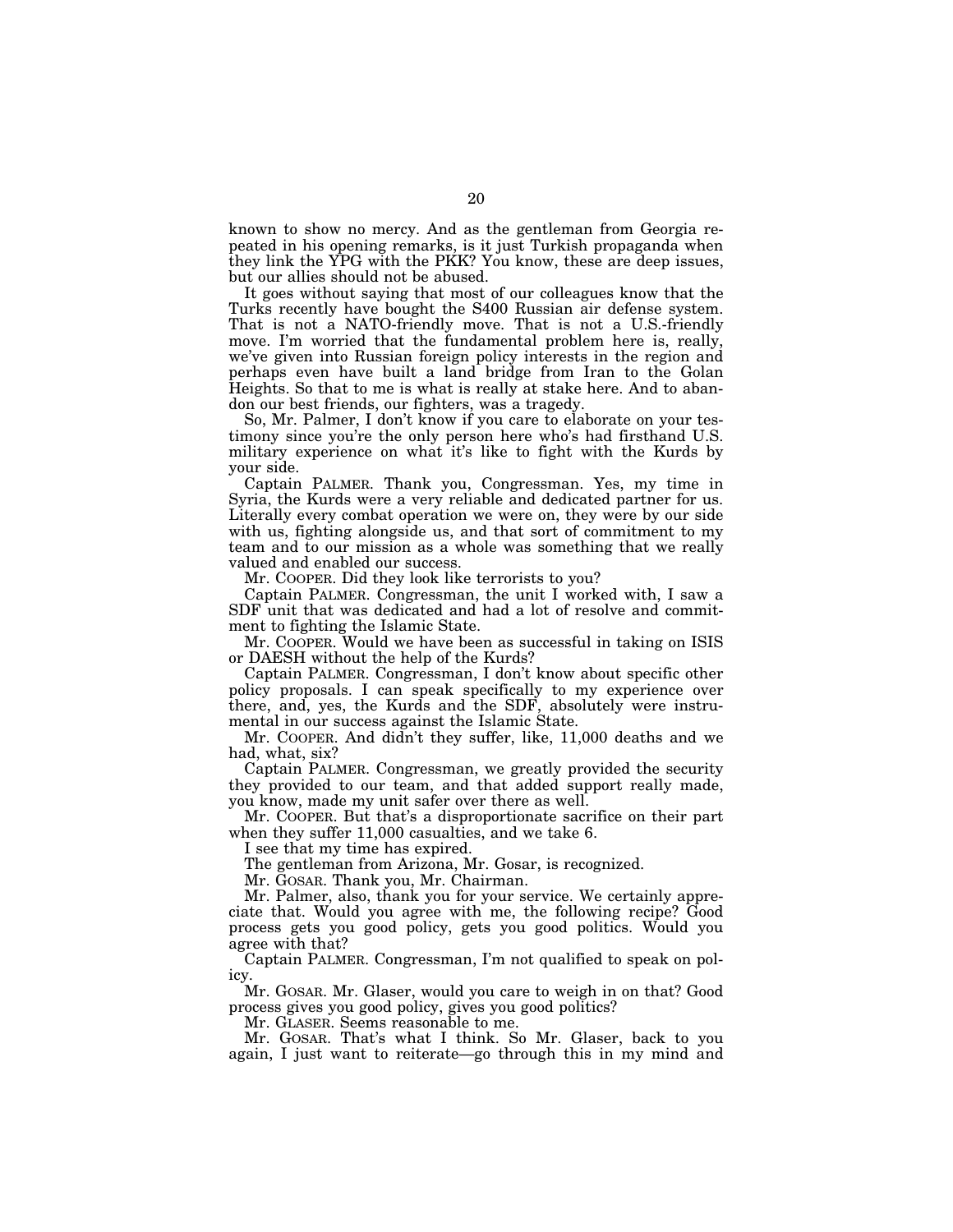make sure. So, back in 2013, when Obama decided to strike within Syria, 2013, Congress was actually put on notice, were they not? Mr. GLASER. They were.

Mr. GOSAR. So, at the time, Republican leadership and this year, under Democratic leadership, an AUMF could have been brought up that quick.

Mr. GLASER. Yes.

Mr. GOSAR. So let me get this straight. So we keep hearing everybody talking about the constitutional role of Congress. Would you consider that leadership from both parties let the Kurds down?

Mr. GLASER. Yes.

Mr. GOSAR. Interesting. Interesting. Seeing that they're the ones that dictate the process.

Ms. Torres, do you believe that a long-term, large-scale effort by the U.S. military is required in Syria?

Ms. TORRES. I think that we need to stay vigilant about what's happening in Syria, what's happening in Iraq, with regards to the resurgence of ISIS. I think we need to continue to assess and continue to remain vigilant and continue to monitor the situation. I think that the withdrawal of troops out of Syria at this time was a bad idea, especially the way that it was done, without any notice, without any preparation, and it's allowed for our Kurdish allies to take the brunt of the conflict. It's also left us in a position where we're no longer in a good position to assess what's happening with ISIS. We have ISIS militants and those that are in these camps that are escaping-

Mr. GOSAR. Well, let me—you know, I've got limited time. So how many U.S. servicemen were actually removed from Syria?

Ms. TORRES. I understand about a thousand.

Mr. GOSAR. Let's say 28 from that zone, 28, and they were moved back into Syria, further back. That's 28. That's the number we're talking about. Would you agree with me, Mr. Glaser, that's the number?

Mr. GLASER. Well, there's a number of things going on. So the initial order from Trump to relocate about the number that was reported is 50 to a 100—I know the President now says 28—was to relocate within somewhere in Syria. Then things unfolded, and it seems to be now the policy to withdraw all of them, with the exception of maybe 200.

Mr. GOSAR. Well, it seems to be, but what we know of is that there's 28. Now, let me go back through this. I've got some limited time. So, in World War II, we had a number of allies, did we not, Mr. Glaser?

Mr. GLASER. Yes.

Mr. GOSAR. Was one of them the USSR, the Soviet Union?

Mr. GLASER. Yes.

Mr. GOSAR. And what did we do after we won that war? Did we instantly try to help the Soviet Union?

Mr. GLASER. Excuse me. Did we try to help them?

Mr. GOSAR. Yep.

Mr. GLASER. No. Pretty quickly after the war ended, we engaged in mutual suspicion and-

Mr. GOSAR. The cold war happened, did it not?

Mr. GLASER. Yes.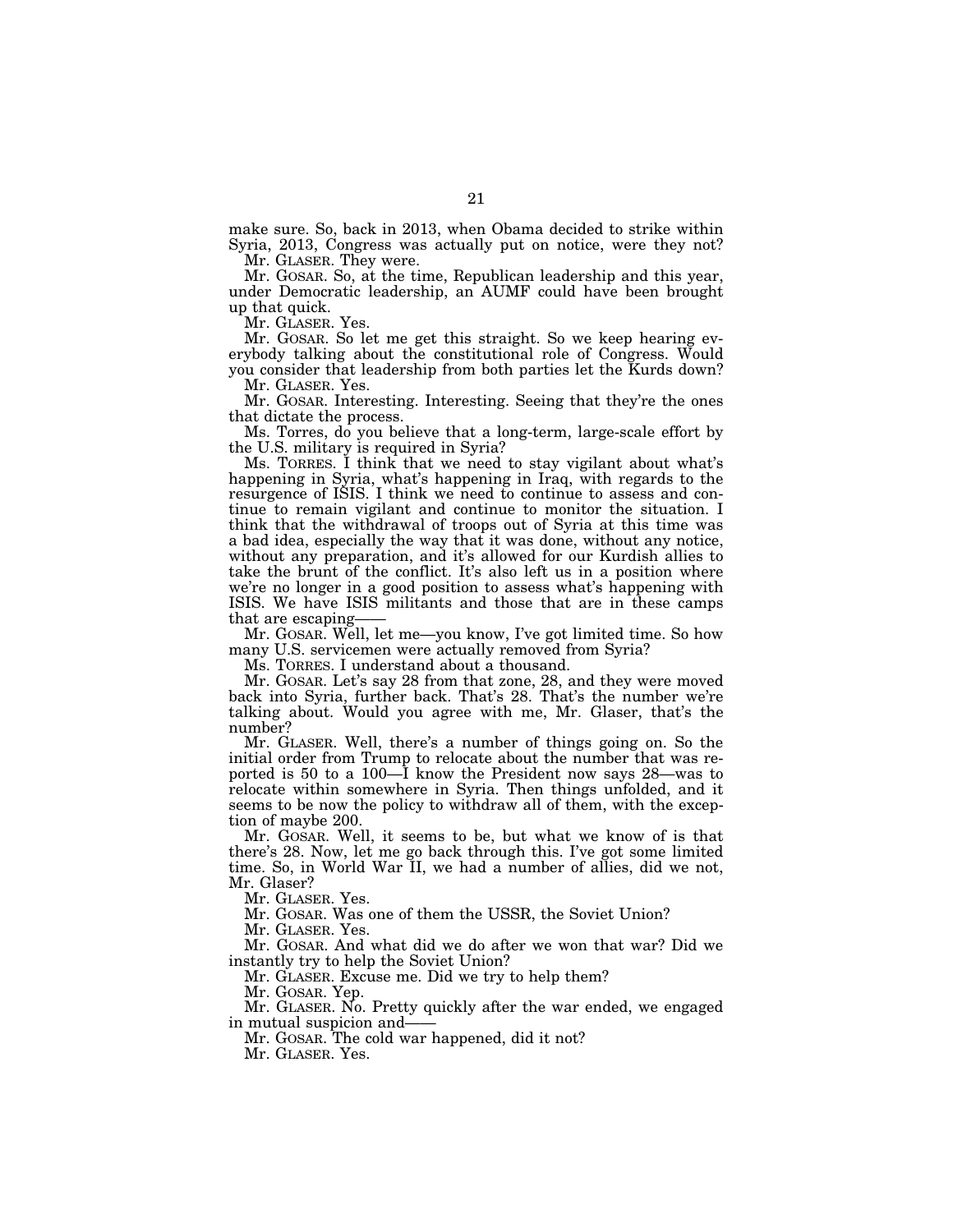Mr. GOSAR. Yes. Can you tell me a little bit about after World War I, Europeans' idea of breaking up the Middle East? Was there at one time a proposal for different 'stans? Kurdistan was one of them?

Mr. GLASER. My understanding of the history is that that was in discussion at the time but didn't work out that way.

Mr. GOSAR. Let me ask you a question, then again. How long have we been fighting this war in this piece of—on this piece of sand?

Mr. GLASER. The United States?

Mr. GOSAR. No, no, no. The war. The war of all these people in this area. How long have we been fighting on this piece of sand? Mr. GLASER. Sir, which war are you referring to?

Mr. GOSAR. All of them. We've been fighting from before Christ. Mr. GLASER. Right.

Mr. GOSAR. Has there been any resolve?

Mr. GLASER. Well, there are a number of different conflicts in the region, and you have to speak about them specifically to say anything meaningful about them, I think.

Mr. GOSAR. So let me ask you a question. We've hailed a barnstorm at the President, but we got a stalemate right now.

Mr. GLASER. Yes.

Mr. GOSAR. Does the analogy ''doing the same thing over and over again expecting a different result, insanity"-

Mr. GLASER. I think that certainly applies to our policy.

Mr. GOSAR. So wouldn't it be nice that we tried something a little bit different?

Mr. GLASER. I should hope so.

Mr. GOSAR. Wouldn't it—I would say maybe it's a little awkward the way this has turned out, but what if it actually turns out to be something that can actually work out?

Mr. GLASER. Well, that would be to everyone's benefit, but I think the reversal of the process, where Trump orders a withdrawal and then we scramble to fix it with diplomacy, should have been done the right way around the first time.

Mr. GOSAR. Yes. I yield back.

Mr. COOPER. The gentleman's time has expired. The gentleman from Vermont, Mr. Welch, is recognized.

Mr. WELCH. Thank you, and I want to thank the witnesses. I particularly want to thank Ms. Ahmed. Your country has suffered so much for so long, and our heart goes out to you. I want to raise the question about how this happened.

It really goes to what you're saying, Mr. Glaser. You know, there's a number of people on the other side of the aisle who have a view, and I share it, that we should not be in as many of these long-term conflicts as possible. But I wanted to ask some questions about what the consequences are of the way in which the President of the United States acted with literally no notice to our Kurdish allies—and thank you, Mr. Palmer—with no notice to the State Department, with no notice to the Department of Defense, with no notice to anybody. We are seeing the creation of an unnecessary and total avoidable humanitarian disaster. That's the concern I have at this moment. So some of the questions I have are about who is in that band that is affected by the Turkish incursion. I'll ask you,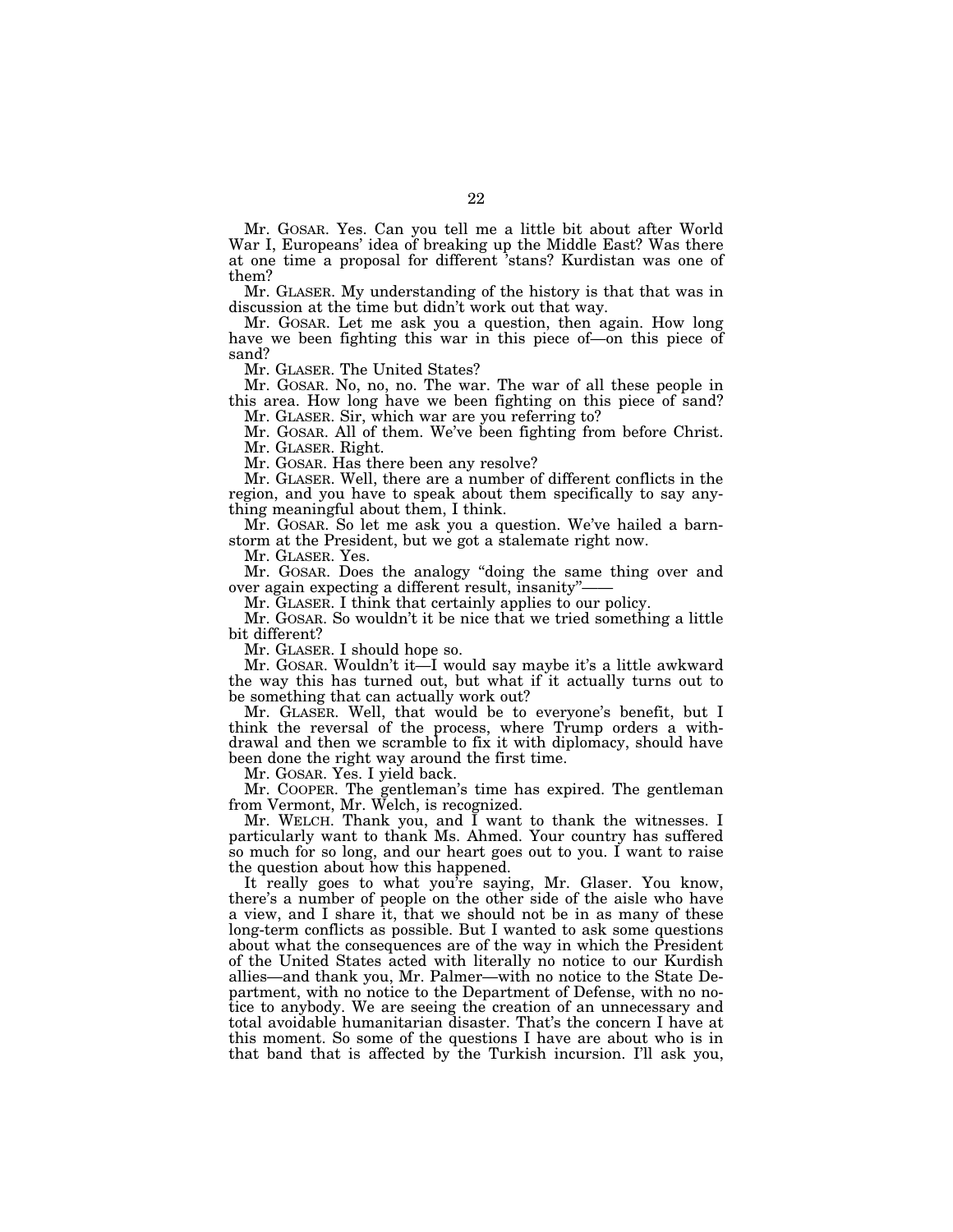Ms.Torres. You might have the best statistics, but other people can't. How many people live in that area that is subject to the Turkish incursion?

Ms. TORRES. I mean, it's difficult to estimate. I've seen numbers in the millions, but I'm not sure if my colleagues might have better numbers.

Mr. WELCH. Does anybody have—how do we not know, before the President went in there, how many people would be in the line of fire? Mr. Palmer, do you have any idea what the population is in that area?

Captain PALMER. No, Congressman.

Mr. WELCH. Ms. Ahmed?

Ms. AHMED. In the border area, approximately 3 million people are living. Not only this recent area that Turkey got control of, but also in rest of Euphrates and also my hometown, Afrin, is under Turkish occupation.

Mr. WELCH. Let me just go on. What I understood, I think Ms. Torres, you said, is 160,000 or so people have been displaced?

Ms. TORRES. That's correct.

Mr. WELCH. And this means they're not in their home, right? They went to bed the night before the President made the phone call, and the day after that, they didn't have a home, right? Where did they go?

Ms. TORRES. So I think some have gone to camps. Some have gone to IDP camps. Some have been injured along the way.

Mr. WELCH. What camps? We don't have the camps there to accommodate. They're all overfilled already. Mr. Palmer, you know, one of the extraordinary things about our military is their capacity to do logistics, to plan, to execute a very complicated mission. Would it be like logistics 101 before you take an action that's going to displace 160,000 people, that you have some idea where they're going to go?

Captain PALMER. Congressman, I don't think I'm qualified, necessarily, to speak to military strategy as a whole. My mission over there was more focused on counter-Islamic State operations.

Mr. WELCH. You know, I appreciate your discipline, but it's, like, obvious. If you're going to do something where 160,000 people are going to have to leave their homes, and you feel some responsibility because it's the action you're allowing, or you're taking, you're going to make some arrangements.

I will ask you this, Mr. Palmer. You spoke about just the fighting force and the extraordinary band of brothers situation you had with Kurdish allies, right? But there were also Syrian fighters who were standing up to that monster Assad who live in that area as well, correct?

Captain PALMER. Congressman, most of my operations were specifically with the SDF. I know there were other groups out there, but mine was specifically the SDF-

Mr. WELCH. But in Raqqa, there were many Arab fighters who were standing up against Assad, and that was a brutal fight there, correct? So, I mean, I'll just ask Mr. Glaser. You're right about the plan should come first, not just the phone call, you know: Hey, my friend, Mr. Erdogan, you know, do what you wish.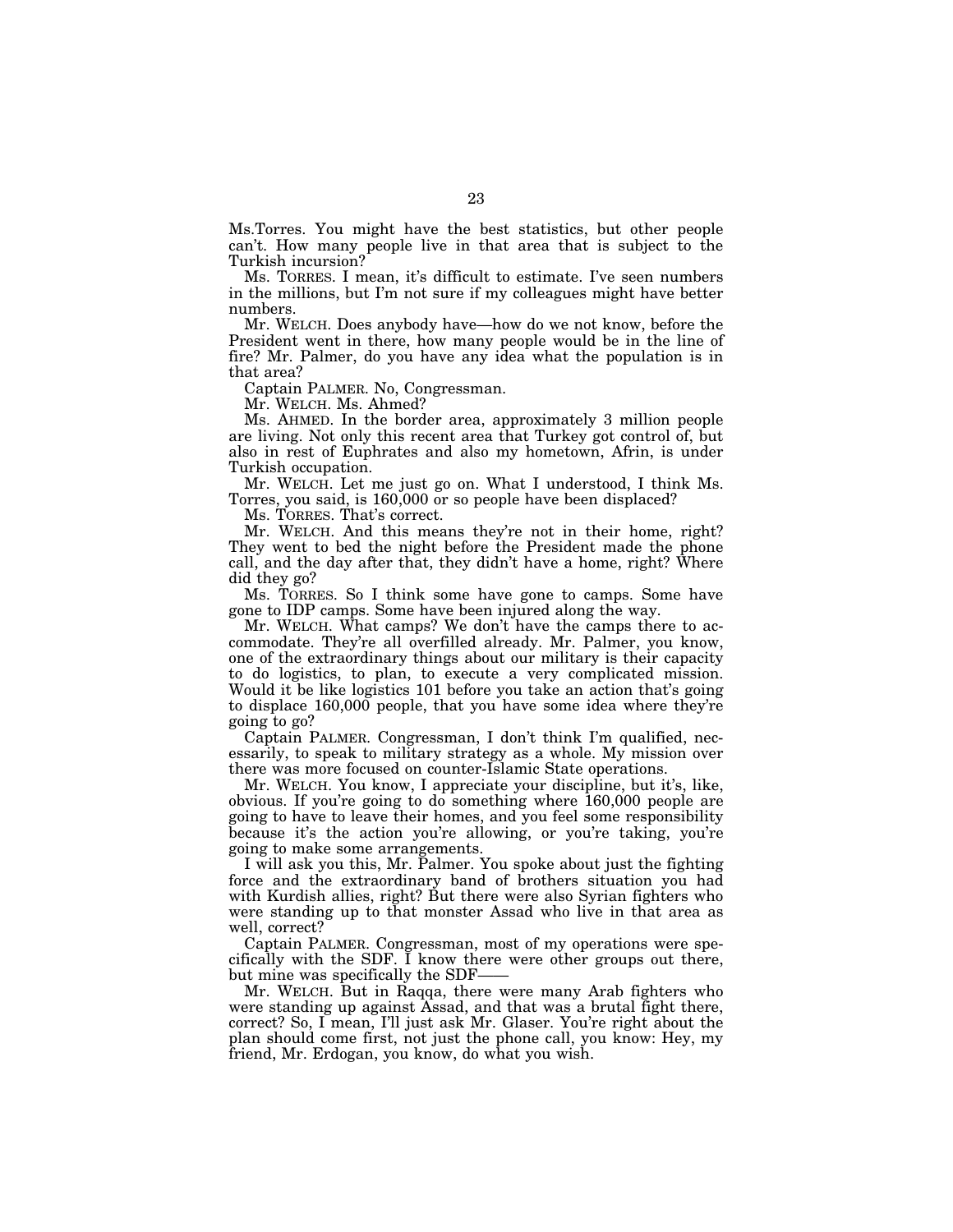How in the—what is the peril to the Arab fighters living in many of these cities now that the Russians and the Assad regime has free hand to roam around there? Do you have any apprehension that reprisals will occur?

Mr. GLASER. Yes. And although I am very, very critical of the way this was done, it's also true that we should be realistic that, I mean, any transition in policy-

Mr. WELCH. You know, don't—just don't say that. There will be consequences, but when it is on us, because we make a voluntary decision about how we're going to execute, and the consequences are that innocent lives are lost, that is not subject to being washed away because it's quote, realistic. I mean, I'm with—I want to say to my Republican colleagues: There's two issues here, and I know my time's up. One is, what's our long-term policy there, and there is fault that can be ascribed all around. But to take an action where, in one fell swoop, with no consultation, no forewarning, we betray allies who have been with us, and we leave innocent people at the mercy of people who are going to get them, I don't get that. That's not what I call American. I yield back.

Mr. COOPER. The gentleman's time has expired.

The gentleman from Texas is recognized for five minutes.

Mr. CLOUD. Thank you, Chairman.

Thank you, Mr. Palmer, for your service. Thank you, Ms. Torres, Ms. Romero, Ms. Ahmed for being here and sharing your story with us.

Mr. Glaser, I was wanting to see. Could you tell us in how many nations our military is deployed?

Mr. GLASER. We have some form, usually Special Forces, of U.S. military deployed to more than 150 countries. It's effectively the whole world.

Mr. CLOUD. More than 150. Okay.

Mr. GLASER. Those are small. You know, we have bases in about 70 or 80 countries, but those are larger contingents.

Mr. CLOUD. Okay. And could you touch on some of the partners that play in the region, just a brief general history?

Mr. GLASER. Of the partners in the region?

Mr. CLOUD. The players in this conflict in the region.

Mr. GLASER. Yes. Well, I think the important thing to understand about the specific issue is that Turkey has long had a tense relationship with the Kurdish population in the southeast, and there's long been Kurds over the border. Back in 1998, Syria and Turkey came to an agreement, the Adana agreement, where, you know, they agreed to not allow any cross-border Kurdish cooperation and direction of operations, and it worked effectively. My understanding is that Moscow is using that agreement as the basis for its negotiations with Turkey.

Mr. CLOUD. Okay. And is it true that we've been in this conflict, in a sense, arming what would be both sides of this conflict over the——

Mr. GLASER. Well, yes. I mean, we're arming many sides in the conflict, unfortunately, especially early on in the process, before the kinks had been worked out. Unfortunately, we cooperated with our Arab Gulf allies in delivering aid, sometimes lethal aid, to rebel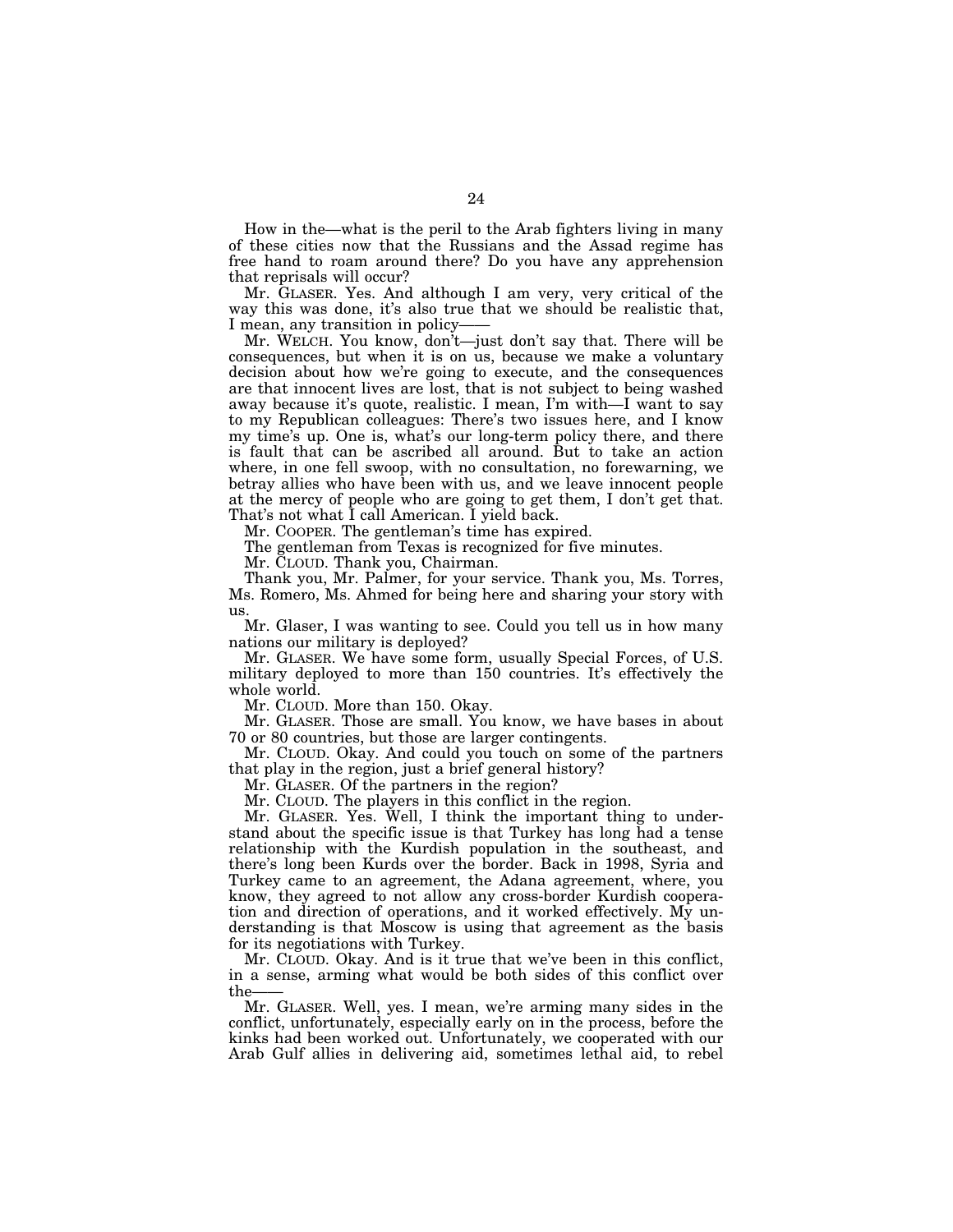groups, and that got into the hands of some people that we should want to keep arms out of.

Mr. CLOUD. You touched on this before, but could you briefly again explain the concept of mission creep and how that applies in this region in the sense of, what was our original authorization in being there, why were our troops deployed, did they accomplish their mission, and what authorizes them to stay there?

Mr. GLASER. Yes. In general, it's very easy to insert the U.S. military into a situation, and it's much, much harder to get them out because when conditions change, new objectives arise, and you know, as the Congressman was saying, there are risks inherent in any withdrawal and any change in policy. So Syria is one of the messiest conflicts on the planet, and getting out is very difficult unless we're very-

Mr. CLOUD. And what's the authorization that had us there?

Mr. GLASER. As I said before, there is no legal sanction for U.S. military troops in Syria.

Mr. CLOUD. Okay. You mentioned concerns about the abruptness of total withdrawal.

Mr. GLASER. Yes.

Mr. CLOUD. Would you say that this was the right thing, the what was right but maybe the how was the issue?

Mr. GLASER. Right. I think it's important—I think it's in U.S. interests to disentangle itself from most of the conflicts, if not all, in the Middle East. We should be more clear about what interests are at stake for the United States and not go willy nilly into these conflicts. Sorry. What was the rest of your question?

Mr. CLOUD. Our authorization for being there.

Mr. GLASER. So we need to authorize the use of force. It's something that Congress has been disincentivized to do, and the executive branch historically is willing to avail itself of that lack of constraint.

Mr. CLOUD. I only have a minute if you can—I have a couple more questions to get through. A lot of this testimony today was written, of course, before the news of the day. This is a very developing story. It's a couple weeks old. I was happy to hear a lot of discussion among the witnesses about the importance of diplomacy. And today it seems like news is breaking in which diplomatic efforts since the withdrawal are having perhaps some effect.

Just one month ago today, the President was at the U.N. talking about how, in 80 percent of the countries of the world, people of faith are persecuted. And it is—you know, when you sit in our position, your heart goes out because you wish you could help everybody in the world. Yet we know we have limited resources. We also have a constitutional obligation. Could you explain, when it comes to military activity, how the Constitution defines us to prioritize that process?

Mr. GLASER. Well, the Constitution gives Congress the authority to determine the Nation's involvement in hostilities abroad, and the executive, you know, short of dealing with an imminent threat that he has to preempt, the President directs those and tends to decide when they end, which is unfortunate. But, yes, there are a lot of things going on in the world. I have a pretty narrow conception of what the U.S. military should be used for. I think it actually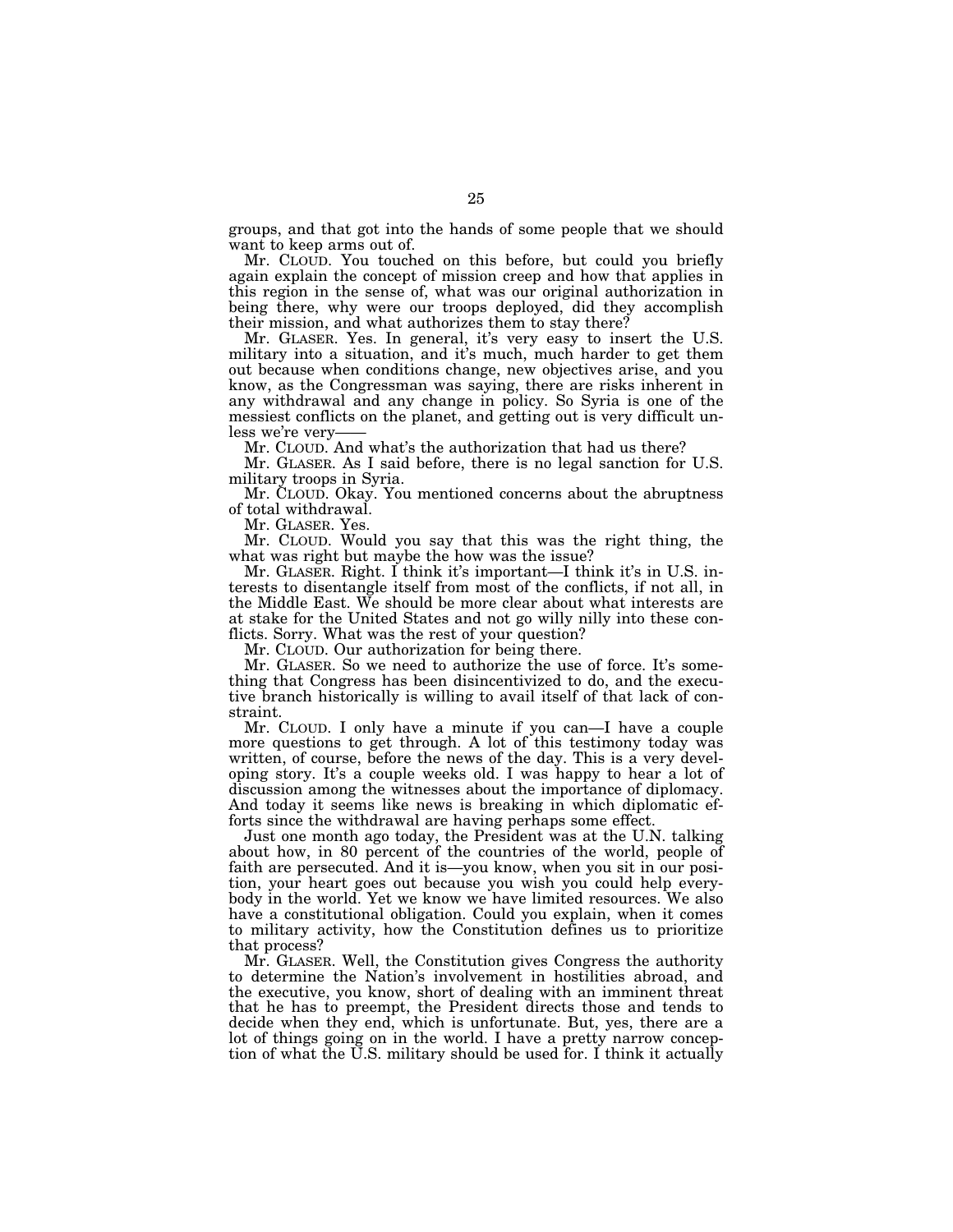does them a disservice to deploy them in situations that don't rise to the level of a serious threat to this Nation's security.

Mr. COOPER. The gentleman's time has expired.

The gentle lady from Massachusetts is recognized.

Ms. PRESSLEY. Thank you, Mr. Chairman, for holding this critically important hearing today and for waving me on so that I could participate. In tumultuous times like these, the critical role of congressional oversight cannot be overstated. Once again, this administration's blatant disregard for the humanity and dignity of the world's most vulnerable is on full display. Over the last several days, we have witnessed the bloodshed, displacement, and overall humanitarian crisis that can result from the reckless and self-serving decisions by this administration. We have heard about the military and national security implications of the administration's removal of U.S. Forces from Syria. However, it's equally important to center the lived experiences and agency of our Kurdish allies, whose value cannot and should not be measured solely by their contributions to U.S. interests.

Ms. Torres, based on your national security expertise, how would a diplomatic approach on the front end, paired with a strategic troop withdrawal, have avoided this violence in the first place?

Ms. TORRES. Thank you, Representative Pressley.

I think, first off, I'm going to take a step back. As a former diplomat, I have participated in the policy process under both administrations. I participated and been on the other side of our administration's leaders, having discussions and debates on foreign policy and on discussions on what happens next, assessments of intelligence, assessments of what's happening on the ground, talking to local stakeholders. I think that, right now, what is happening is a lack of a foreign policy process, a lack of a national security process. So, with that in mind, I think that this entire decision has been marred with a lack of an understanding of what's happening on the ground. So it's difficult for me to say what should have happened, but what I can say is that there wasn't a policy process around what should have happened.

Ms. PRESSLEY. Very good. Ms. Romero, your organization, Save the Children, is on the front lines of helping those who are now displaced due to this humanitarian crisis. How will the increased instability in northeast Syria affect the ability of organizations like Save the Children and others to operate in the northeast?

Ms. ROMERO. A lot depends on how—sorry. A lot depends on how things develop. But right now, we're facing the possibility of the supply lines, the roads that we use to get supplies in to northeast Syria, to reach populations, will be blocked or will be so insecure that we will not be able to reach certain populations. We know that our national staff is very concerned. We face the possibility that they will themselves become refugees. Some of them already have, or IDPs, rather, and that we will be faced with a smaller work force. We face the possibility of existing camps where people are able to arrive becoming overcrowded, the wash or the sanitation services, the water services being inadequate to reach the population. We face the prospect of not knowing where people are and not knowing how to reach them, and even if we do know how to reach them, not being able to cross the violence in order to reach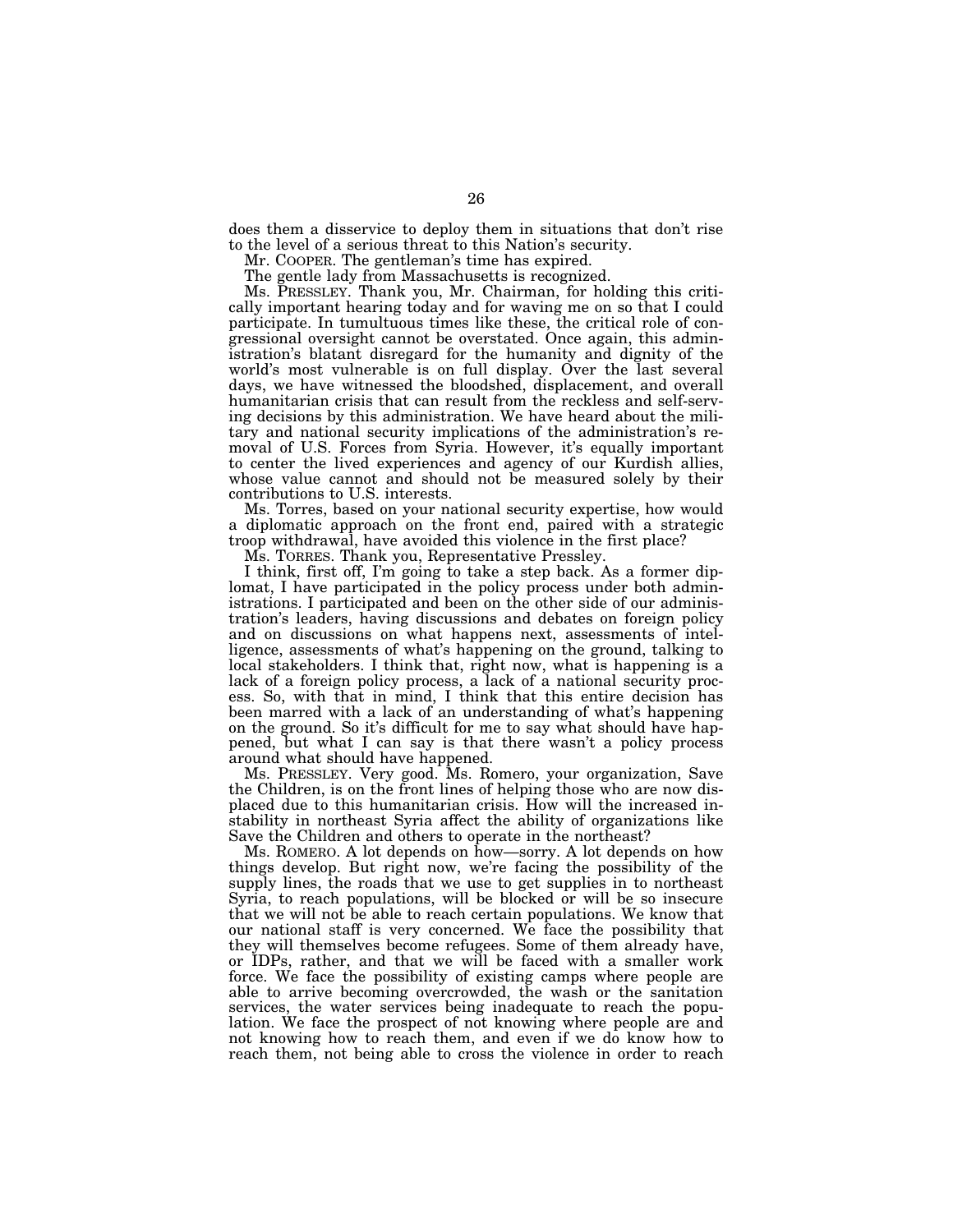them. So it makes an already volatile and difficult operational environment even more volatile, more uncertain, and it makes our mission to reach the most vulnerable children that much more challenging.

Ms. PRESSLEY. Thank you. I want to focus on another nonmilitary consequence of this abrupt withdrawal. A key component of the Defeat ISIS campaign was to help provide local communities with stabilization assistance to enable displaced persons to safely and voluntarily return to their homes. According to the State Department, stabilization can include, quote, efforts to establish civil security, access to dispute resolution, deliver targeted basic services, and establish a foundation for the return of displaced people. Ms. Torres, would you agree with that characterization?

Ms. TORRES. Yes, I would agree.

Ms. PRESSLEY. Ms. Ahmed, can you briefly discuss how the SDC supports U.S.-led stabilization efforts in northeast Syria?

Ms. AHMED. By supporting the local administrations, and to some extent, we were assisted in that aspect, to support local administrations.

There were promises that the stability and security would be further provided. A return and come back for ISIS will not be allowed. That included rehabilitating or educating all society. And we had some certain programs to deradicalize ISIS families.

But with Turkish Government's attack, all these were on hold, all were destroyed, these programs. Now ISIS is reemerging. The security of the region has collapsed. In the so-called safe zones, massacres are ongoing. And the Turkish threats, again slaughtering, still continue. With what—under what international law Turkish Government has been using F–16s to attack us, through our partners that have been fighting against ISIS. American rebels are being used against us with what authority crossing the border of another country and killing attacks against us when we are no threat.

Ms. PRESSLEY. Thank you.

Mr. COOPER. The gentlelady's time has expired.

Ms. PRESSLEY. Sorry, we're over time. Thank you.

Mr. COOPER. The gentleman from Louisiana, Mr. Higgins, is recognized.

Mr. HIGGINS. Thank you, Mr. Chairman. Mr. Glaser, is it a factual statement that America has large numbers of troops in the region on the ground out there?

Mr. GLASER. Yes, sir.

Mr. HIGGINS. So, when we discuss what's referred to as a withdrawal of troops—and let me say that I clearly understand that America is conflicted on this. We seek a righteous position on this. But when we discuss what's referred to as a withdrawal of troops and we still have massive numbers of troops in the region—would it be fair to state that this is a movement of troops within the region?

Mr. GLASER. Yes-

Mr. HIGGINS. Is there a chance—thank you for that clarification. Is there a chance that a newly established buffer zone would stabilize?

Mr. GLASER. There is a chance. We have to see.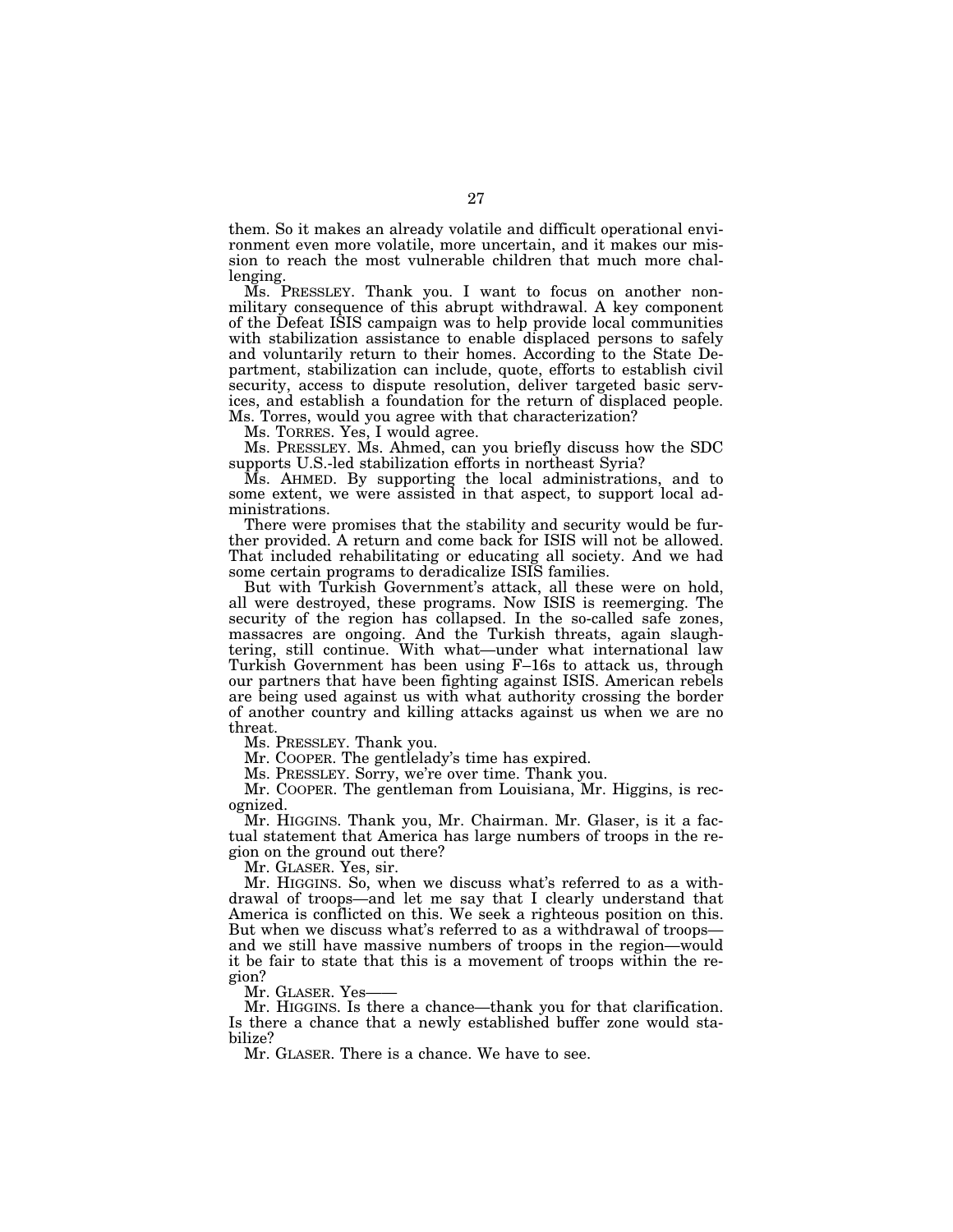Mr. HIGGINS. Okay. I'd like to focus, if we could, I'd like to ask your opinion, good sir, regarding where we are, considering the totality of circumstance as a Nation with this Turkish/Syria situation. On the one hand, you know, the American citizenry that we serve desires us to disengage from unnecessary warfare overseas. On the other hand, we intend to stand by our allies. This is reflective of the conflict that we genuinely face as a body and as a people. So let's talk about our allies. Is Turkey, in your opinion, conducting itself as according to NATO standards?

Mr. GLASER. No.

Mr. HIGGINS. Do you think Turkey should be held accountable for any reported violations of Geneva Conventions during this conflict?

Mr. GLASER. Yes.

Mr. HIGGINS. Do you think Turkey should be subject to removal from NATO? Should its status be considered as potentially rescinded from NATO?

Mr. GLASER. Potentially. It should be a tool.

Mr. HIGGINS. Do you think that that could be a tool that could be used to leverage Turkey?

Mr. GLASER. Yes.

Mr. HIGGINS. Given the very precarious nature of the military engagement in this region of the world, and the conflict that we face as a Nation, regarding our own role, our own righteous role within this ongoing generations-long conflict, in your opinion, sir let us step past how we got to where we are—and would you share with us, in my remaining two minutes here, how you would envision a righteous solution to where we are? Let's forego how we got here. We could debate that. What's the answer? How do we move forward? Advise the American people. America's watching.

Mr. GLASER. So I think, over the medium to long term, it makes sense to reevaluate our entire approach to the region. That includes which countries we're closely allied with and cooperate with and which ones we're set against. I think we should have an arm's length approach to the region, and we should have an offshore balancing approach in terms of our military posture. We have rapid response capabilities to deploy in crisis situations from offshore, and we should take advantage of that by and large.

You know, I think the Saudi relationship needs to be reevaluated. I think they act against U.S. interests, pretty substantially and for various reasons, we've been unwilling to engage in that reevaluation.

Mr. HIGGINS. Comment if you will on Turkey's emerging increased relationships, including military relationship, including the purchase of military hardware from Russia and their, as of yesterday, newly negotiated posture with Russia. Comment on that, please, in my remaining 30 seconds, sir.

Mr. GLASER. Yes. I think that's another reason we should reevaluate the way we do alliances, particularly in NATO. I think the habit has been to just add more NATO allies with the frivolity with which most people add friends on Facebook, without considering closely their regional interests, the extent to which we'll have to adopt those regional interests, as their ally.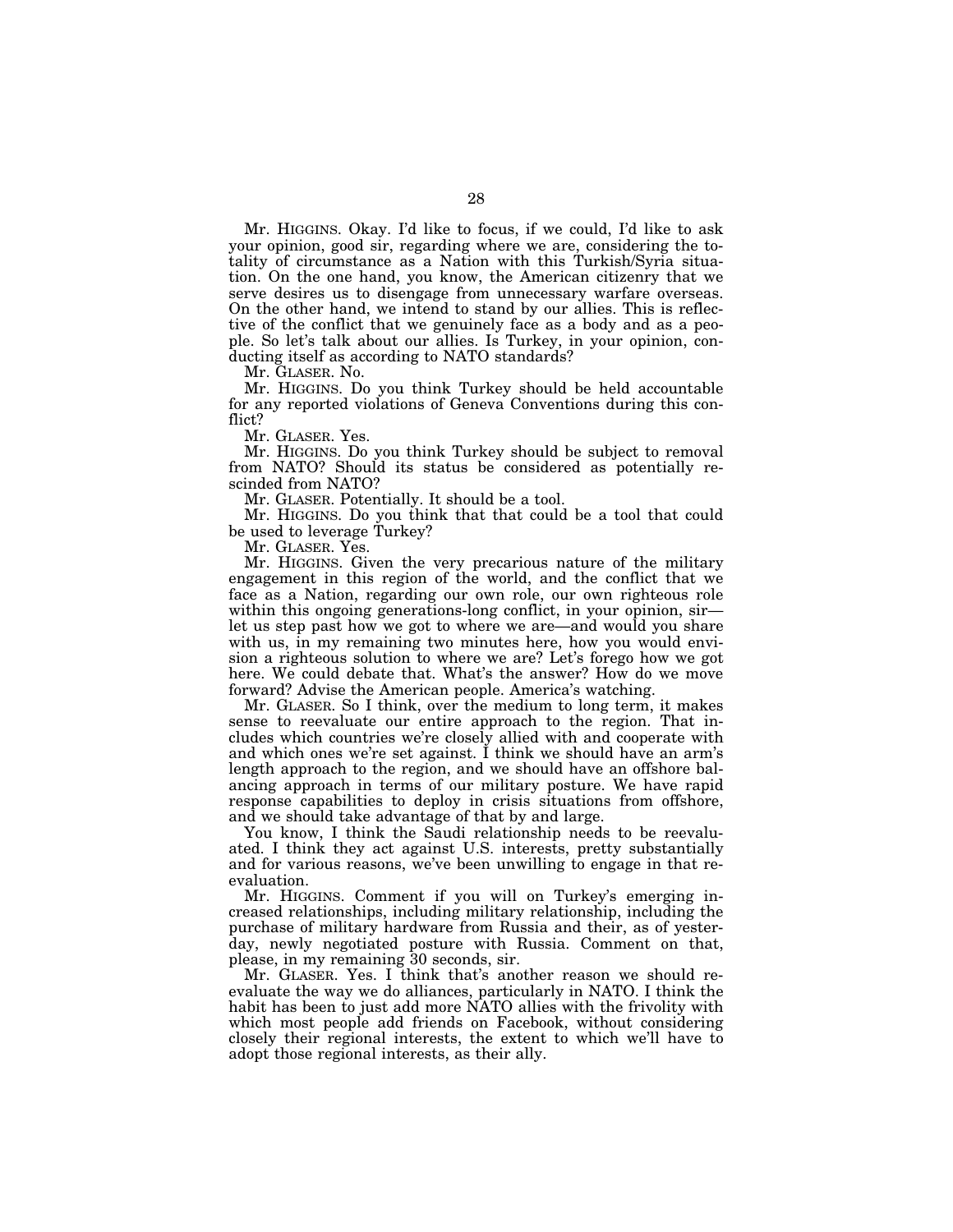Mr. HIGGINS. Thank you for that clarification. In my remaining 10 seconds, yes or no, would it be fair to consider that Turkey is really the responsible actor here?

Mr. GLASER. They are one responsible actor.

Mr. HIGGINS. Thank you, sir.

I yield, Mr. Chairman. Thank you.

Mr. DESAULNIER. [Presiding.] Thank you, and I'd like to recognize myself for the next five minutes and thank all of the panelists for being here. I appreciate your efforts both here today and in your professional and your experience.

Mr. Palmer, thank you for your service. It's appreciated.

Ms. Ahmed, thank you for being here and your service in a very difficult circumstance, to both of you.

So, Ms. Romero, I want to focus most of my questions on the humanitarian needs as they were before this incident and after. Most of us have had the good fortune—well, for the wrong reason—to be able to go to the Middle East and go to refugee camps and talk to Syrian refugees and hear about their real-life dilemmas of walking, leaving everything they knew in a war situation. I don't think most Americans—at least I wasn't until I went and had that experience—realized, and most Americans don't realize the history and the delicacy of relationships in the Middle East since at least World War I. And the whole question of whether the Kurds should have had a state or not. So, in all of this delicate foreign policy, the human aspects of this, I think, are getting missed in large part, and the demands you had. So tell me what the humanitarian needs and demands were before the incursion, and talk a little bit about what's happened since.

Ms. ROMERO. In a sense, the demands are the same because the fundamental ask from the humanitarian community is that there be a cessation, a lasting cessation of hostilities, that civilian protection be upheld, and that humanitarians be given, you know, unfettered access to people in need. I think those are the three sort of big policy asks from the humanitarian community, you know, yesterday, today, and tomorrow.

The difference is a difference, I would say, in scale, because now we have additional displaced people. We have a larger population to serve. We have more constraints. If there is not a permanent cessation of hostilities in this area, we will, as I described earlier, struggle to continue to provide services to internally displaced people and to refugees. We will have bigger funding needs. We will face different cross-line challenges. You know, supply lines, different suppliers not wanting to supply us. We've withdrawn a number of our international staff. They have certain expertise that local staff does not have. So, for instance, health services are being curtailed in northeast Syria because much of that comes from outside expertise. Within that, psychosocial support, which we've seen to be a growing need among children, especially, who have seen horrific things; you don't have that kind of specialization necessarily locally. And local staff have their own threats and challenges that they're feeling in terms of safety.

So, you know, the stability of our work force is also made more vulnerable. But, fundamentally, you know, it's those three things: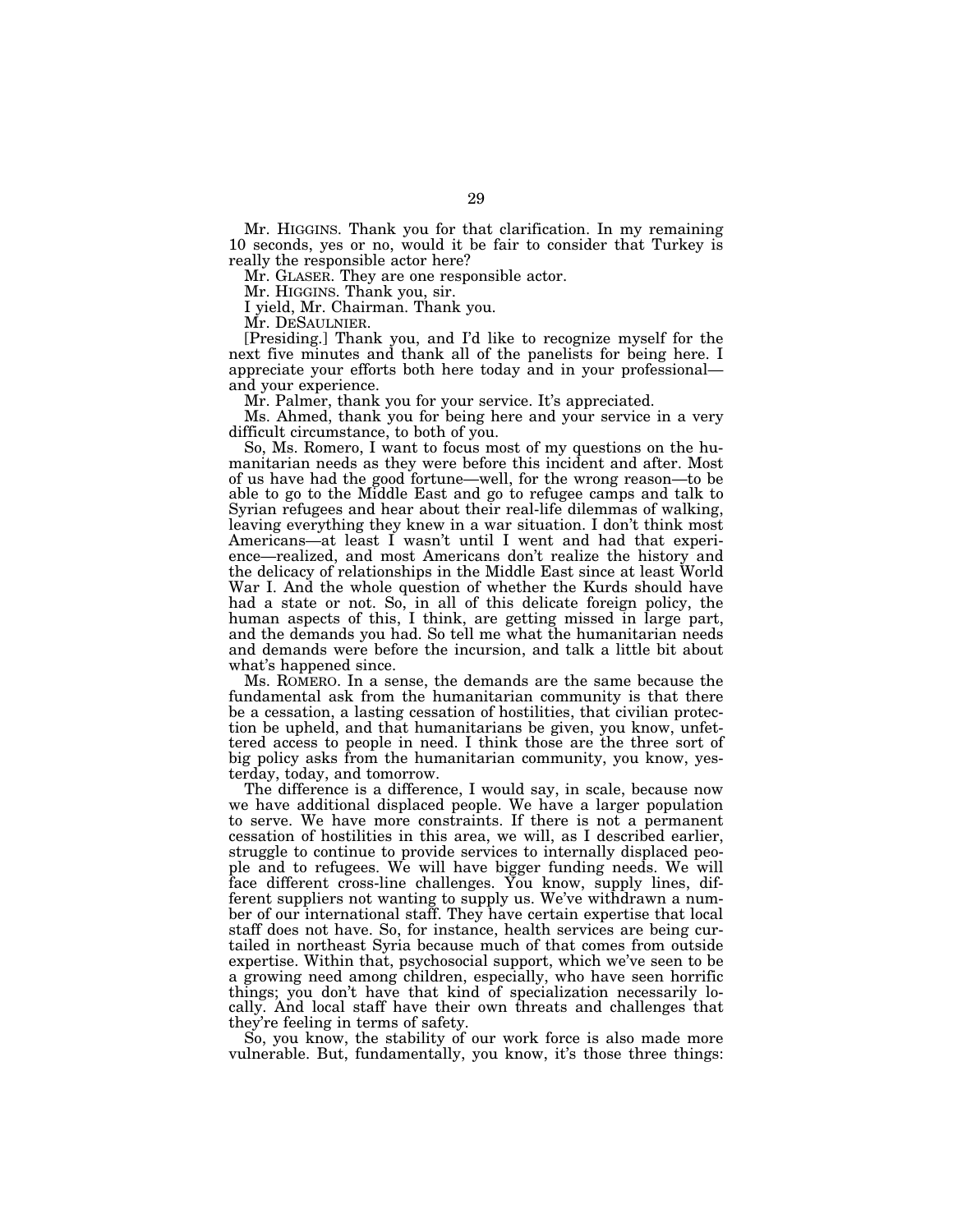Humanitarian access, cessation of hostilities, and, you know, respect for international humanitarian law and the protection of civilians.

Mr. DESAULNIER. Okay. I want to focus you in the little time I have left first with Ms. Romero, and maybe, Ms. Ahmed, you could add anything on northeast Syria. So, on October 18, Amnesty International reported that Turkish-backed forces were conducting, quote, indiscriminate attacks in residential areas and have, quote, displayed a shameful disregard for civilian life. According to Amnesty International, aid groups working in the region, describe the U.S. withdrawal and recent fighting has created a, quote, combination of worst-case scenarios in the northeastern part of Syria, happening all at once. Is this an accurate assessment, and how do you see this improving or not improving, getting worse? Knowing that a cease-fire is what you want first, but after the cease-fire, you're going to deal with a world that hopefully allows some autonomous governing for the Kurds, but history tells us that has not been the tendency in these kind of military imbalances.

Ms. ROMERO. I mean, for us, again, whether it's the Turks, whether it's, you know, whichever the party the conflict is, the request is the same. This further complicates it because it's an additional party to the conflict. And, yes, it will—it has and will exacerbate the delivery of humanitarian assistance.

Mr. DESAULNIER. Ms. Ahmed, any comments? On the humanitarian-

Ms. AHMED. Many civilians were harmed when the Turkish government and their tanks attacked us. The city of Ras al-Ayn in Serekaniye has totally been destroyed because of these attacks. It's razed. Eighty-thousand people are outside, are without home. They have nowhere to go. It's a terrible humanitarian situation. This fight needs serious consideration, needs to be taken very seriously, this situation. Those who want to return, those who are lucky to have their house still over there, they're not allowed to go back. These attacks are not allowing people to return. So they are forcing them to be displaced. This cannot be called cease-fire. This is continuation of the war. This means that more people will be killed. It's being told that we save Kurds being massacred. But the important thing is their future should be protected by constitutional recognition and their basic rights. This administration on the ground should be recognizing formally the Kurdish role because all people of the region are in this administration. It's democratic. It's supports the integrity of Syria.

Mr. DESAULNIER. Thank you. I appreciate it. The chair would now like to recognize the gentleman from Kentucky.

Mr. MASSIE. Thank you, Mr. Chairman, for allowing me to participate in this subcommittee. Ms. Ahmed, is it the goal of the Syrian Democratic Council to establish a sovereign country for Kurds or an autonomous country for the Kurds?

Ms. AHMED. As an independent country, it's not a part of our project. Within the Syrian context, we want a decentralized government. The local administration to be set up in—within all Syria like the Jazira region, Hasaka region, Halep region, Ladkiya region. These all should be in a decentralized system. This would be autonomy—local autonomy.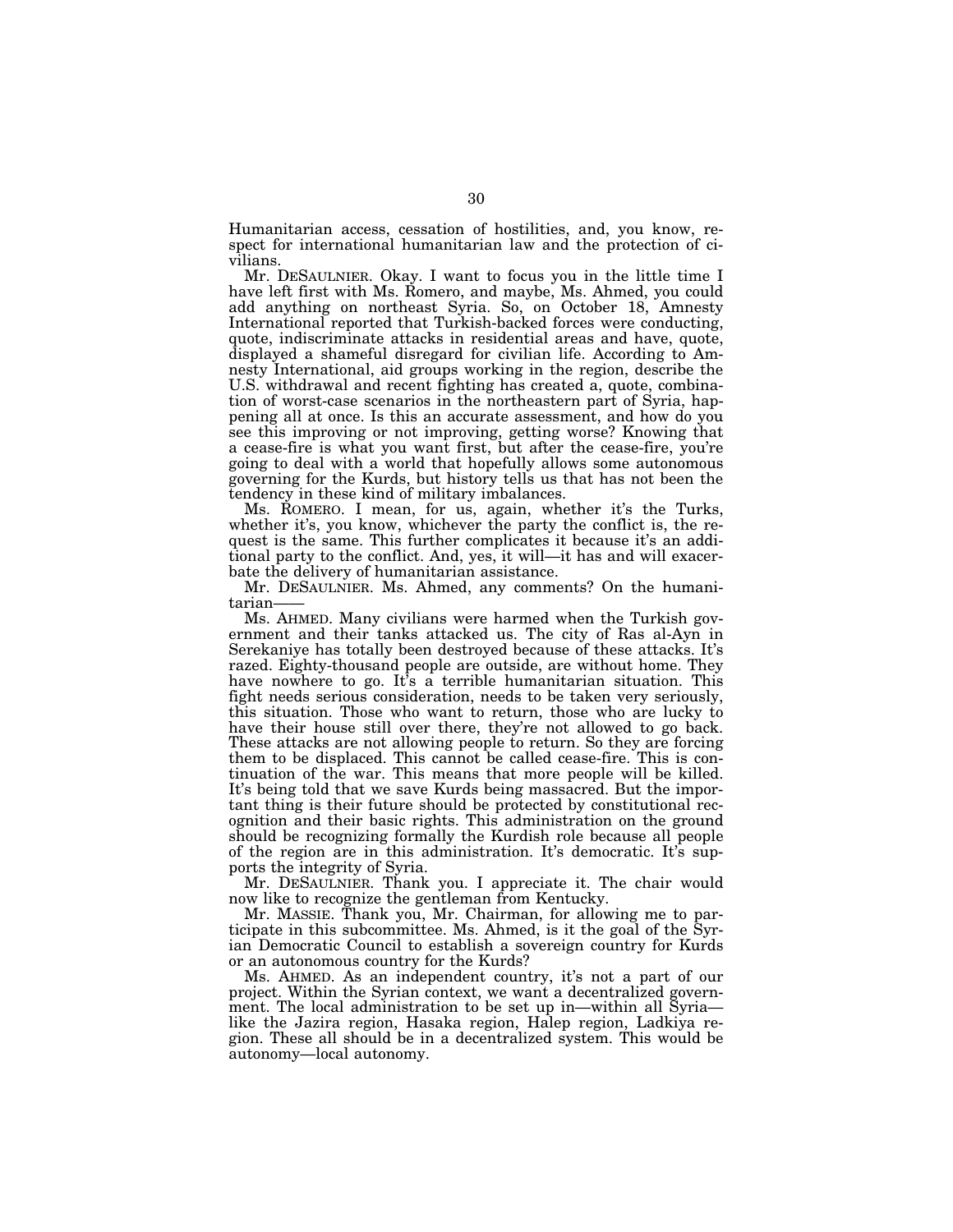Mr. MASSIE. Would there be one government, and who would provide the military defense of this decentralized government?

Ms. AHMED. Defense can be one but as local as well. So the local—the forces that is living in that region are part of the general forces, Syrian forces.

Mr. MASSIE. Okay. Thank you very much.

Has anybody in the U.S. Government who you can name said that is also the policy of the United States to establish that?

Ms. AHMED. The U.S. so far hasn't told us a clear policy in terms of Syria to us. They always told us the Syrian people would all determine their future. What is the project of the U.S. for Syria? What do they think about the future of Syria? This was never communicated clearly to us. As the Syrian people, we gave them a project. And we wanted U.S. to support, we tried to get U.S. support in this framework. A Syrian decentralized—a democratic Syria. That they're going to have freedom in it.

Mr. MASSIE. So there was the hope from the Kurds of this, but no promises from anybody in the U.S. Government to establish that?

Ms. AHMED.

[Answers question. Not interpreted into English by the interpreter.]

Mr. MASSIE. Thank you very much.

Mr. Palmer, where did ISIS get the weapons that you were fighting against?

Captain PALMER. Congressman, I need to be very careful about divulging any classified information.

Mr. MASSIE. Do you—can you tell us what's been publicly available about where ISIS got their weapons?

Captain PALMER. Congressman, I just need to be careful about stepping on any intelligence-gathering information.

Mr. MASSIE. Where did the Kurds get their weapons?

Captain PALMER. Congressman, that fell under part of our United States program.

Mr. MASSIE. So we provide them weapons?

Captain PALMER. Yes, Congressman.

Mr. MASSIE. So we've not said we're going to take those weapons away, correct?

Captain PALMER. Not to my knowledge, Congressman.

Mr. MASSIE. Mr. Glaser, can you walk us through the beginning of the civil war in Syria and what the U.S. involvement was or has been?

Mr. GLASER. Sure. So there were protests in 2011. There were harsh responses by the regime. It slowly turned into an armed rebellion, partially because at the time we had been completing our surge in Iraq-

Mr. MASSIE. I've got 45 seconds. Can you tell us what the U.S. involvement was in the beginning?

Mr. GLASER. Sure. Very early on, we ended up aiding armed rebels groups in Syria.

Mr. MASSIE. And this was before the emergence of ISIS?

Mr. GLASER. Well, it's difficult to say. Yes, technically before the big rise in 2013 and 2014, but, of course, ISIS is really just an out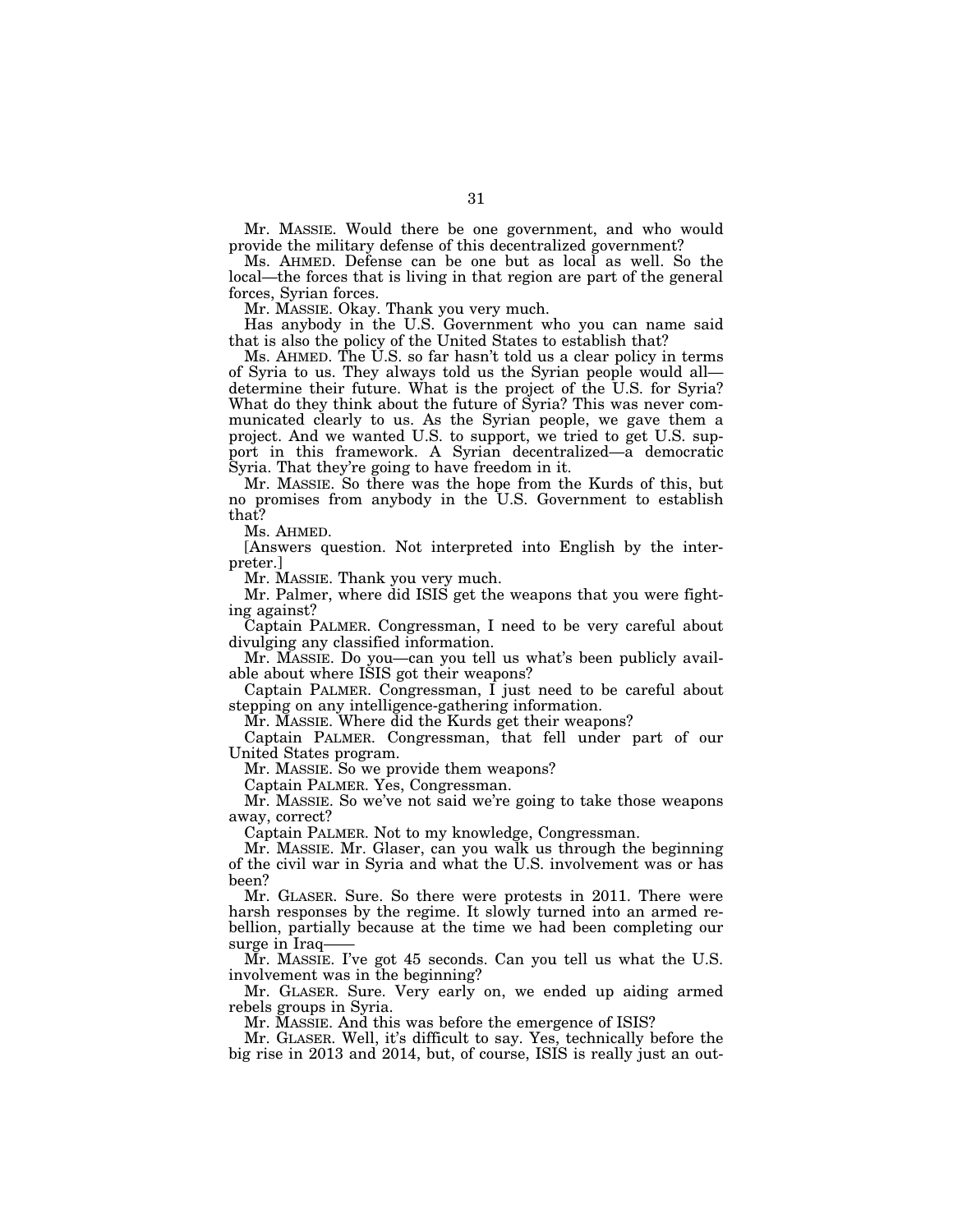growth of the Sunni insurgency that rose up to fight U.S. Forces in Iraq. So it's hard to say what the beginning point would be.

Mr. MASSIE. In my remaining time, I would like to ask Ms. Ahmed, how many Kurds have been displaced as a result of the civil war? Did the Kurds support the civil war at the beginning? And are the Kurds better off or worse off now that Assad has been destabilized?

Ms. AHMED. The Kurds have established——

Mr. MASSIE. I'm sorry?

Ms. AHMED. Sorry. The Kurds have established a democratic system with Arab Syria—or Syria's Christians. In my hometown, I think there used to be 800,000 people living. Internally displaced people running away from regime. Syrian Government areas, they were coming to our region. They were around 100,000 IDPs. Turkey attacked that area and those IDPs became refugees. For example, people are living in 10 kilometers distance of their home, but Turkish Government is not allowing those people to return to their homes. They settled Turkomans. The families of these Islamic groups are settled in Kurdish houses. They are massacring the Kurds every day. They are killing, kidnapping, seize their properties, kill their—burn their trees. Property is all stolen. So they carry out the policy of burning off everything in my hometown right at the moment. 800,000 Kurds of Afrin, they are now refugees. In the Jazira region, after the recent incursion, there are a number of people who are now refugees. People of Kobane, Darbasiyah, Ras al-Ayn, and a number also in Tel Abyad, including us, they were displaced. The policy of ethnic cleansing, massacring, is being taken—is being carried out in these places.

Mr. MASSIE. My time is long expired. Does she have an answer yes, I'll yield a minute to Mr. Cloud.

Mr. CLOUD. Thank you, Chairman.

Thank you, Mr. Massie.

Ms. Torres, you said something that I wanted to just clear up. You said that no official foreign policy process was followed.

Mr. TORRES. Thank you. To clarify, I am no longer in the State Department. So I was reflecting on some of the experiences that I've had in the past.

Mr. CLOUD. Okay. I just wanted to make clear, who does set foreign policy in our country?

Mr. TORRES. So it's actually a little complicated right now to determine that, but-

Mr. CLOUD. Really? Is it?

Ms. TORRES. I mean-

Mr. CLOUD. I think everybody in America know who sets foreign policy for our Nation. Who defines foreign policy for our country?

Mr. TORRES. The President.

Mr. CLOUD. Okay. So would he, therefore, also define the official foreign policy process?

Mr. TORRES. Yes. With advising from departments and agencies, including the State Department.

Mr. CLOUD. And doesn't he have the option to choose who we gets advice from?

Mr. TORRES. That's the President's prerogative.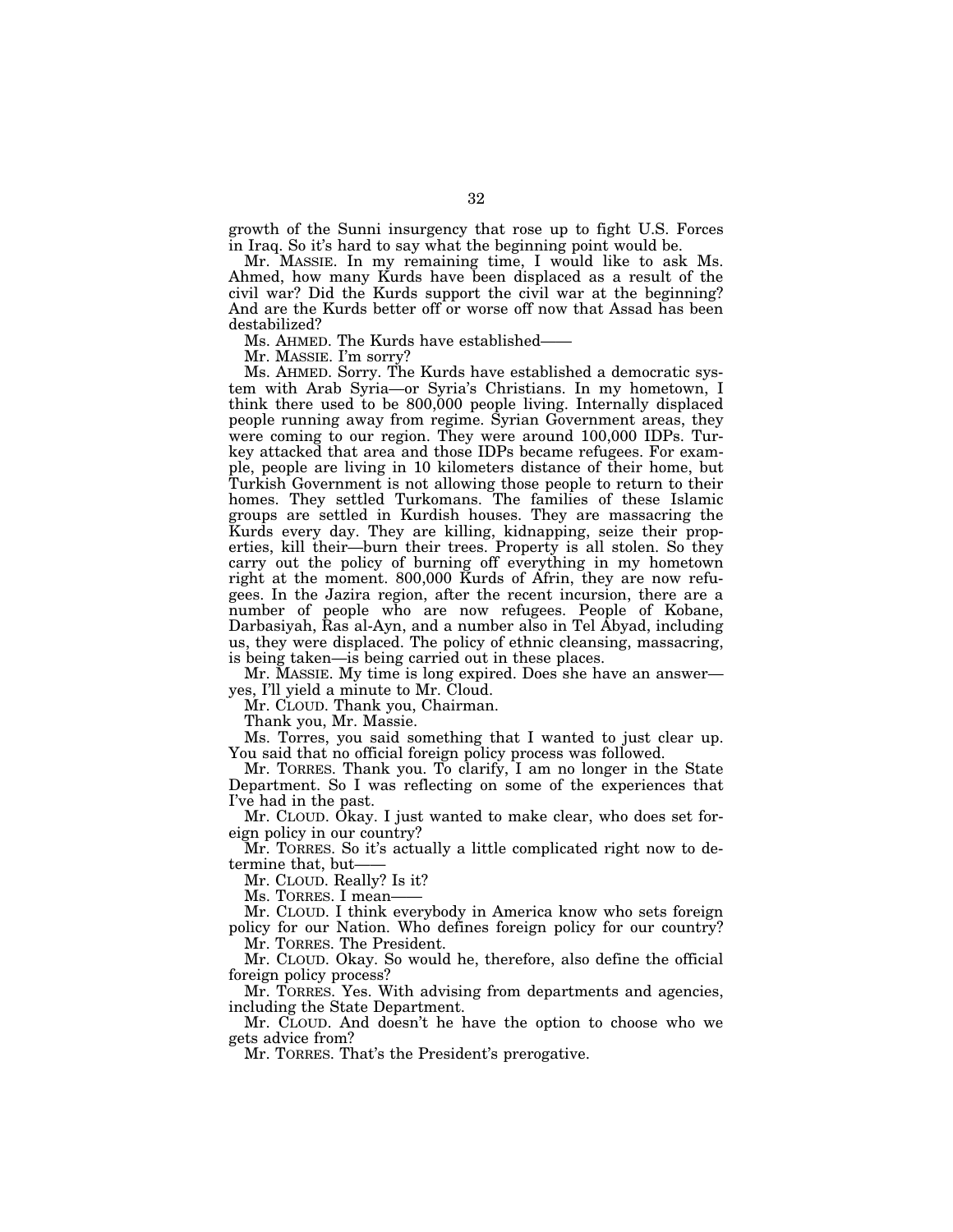Mr. CLOUD. Okay. I just wanted to clear that up because this is playing out in a number of different fronts, including what's going on in the basement of our Capitol lately among a number of State Department officials who don't seem to be sure and aware who sets foreign policy for our country. So I appreciate you clearing that up. Thank you.

Mr. TORRES. Thank you.

Mr. LYNCH. [Presiding.] The chair now recognizes the gentleman from California, Mr. Rouda, for five minutes.

Mr. ROUDA. Thank you, Mr. Chairman.

The President often liked to say on the campaign trail that we were going to win so much that we would get tired of it and ask him to stop.

Mr. President, stop. There are Kurdish allies of ours who are dying in the streets because of your decision against the advice of those around you to pull out of Syria. In fact, the only real winners are ISIS, Syria, Assad, Iran, Turkey, and Putin. We've already talked about the President's decision and how it would enable the return of ISIS. The Syrian regime is backfilling in areas that we have controlled for quite some time.

Ms. Torres, have you seen evidence of that already, territory that had been held by the United States, that has not been held by Assad for years, being reclaimed by the Syrian government?

Mr. TORRES. I'm sorry. Can you repeat the last part of-

Mr. ROUDA. The land that was being held by the Kurds, with support from the U.S., is Syria taking over parts of that, and is that areas that have not been controlled by Syria for quite some time?

Mr. TORRES. We have seen reports of that, but I may want to defer to my colleague. But we have seen reports of that.

Mr. ROUDA. In President Trump's cease-fire deal with Turkey, Turkey denied it was actually a cease-fire, seemingly failed to hold, and the parameters of its safe zone were so unclear that it would be almost impossible to enforce anyways. In fact, testimony in front of the Senate Foreign Relations Committee yesterday, it appears the U.S. delegation didn't even use a map when negotiating the safe zone with Turkey. And, yes, my colleague is right that the President is the arbitrator of foreign policy. It's just unfortunate that it looks like the Keystone Cops are the ones that are driving our foreign policy right now.

Yesterday, Turkish President Erdogan and President Putin agreed to remove Kurdish forces from the Syrian/Turkish border, making Putin the key power broker in the region.

Ms. Ahmed, can you tell us what your reaction to that deal is, that took place yesterday?

Ms. AHMED. This deal imposes SDF forces to go withdraw from the border area. So up to 30 kilometers, this area is left to Turkey. That poses a serious threat on our safety and security because the regime has not done any democratic changes so far, and the same mentality coming from regime forces also pose a threat for us. Turkish and Russian patrol and the regime, it's very—it's a dangerous situation for us, for the Kurds. What they say to us: You either have to withdraw, or we're going to let Turkey attack you.